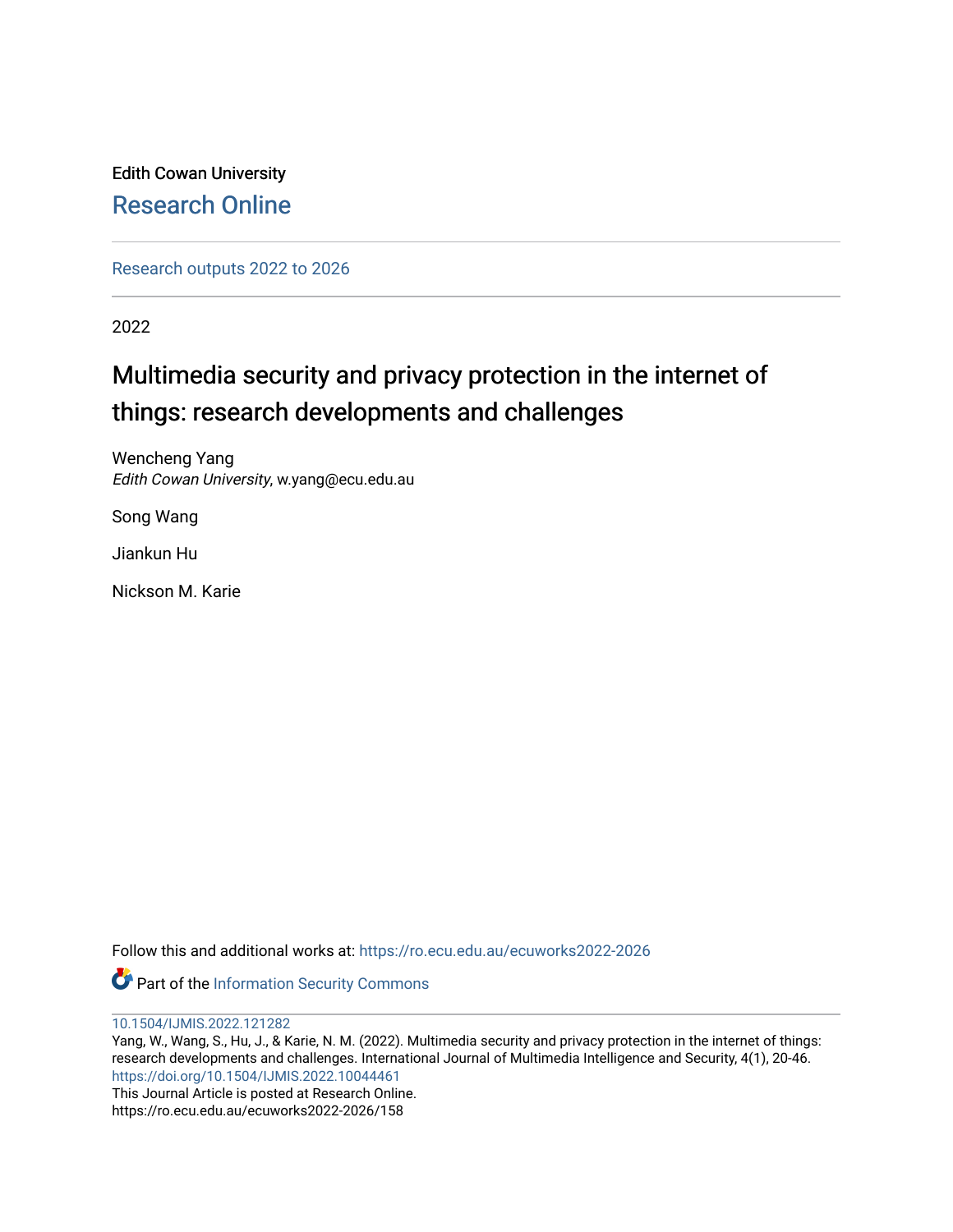## **Multimedia security and privacy protection in the internet of things: research developments and challenges**

## Wencheng Yang

Security Research Institute, School of Science, Edith Cowan University, Cyber Security Cooperative Research Centre, WA 6027, Australia Email: w.yang@ecu.edu.au

## Song Wang

School of Engineering and Mathematical Sciences, La Trobe University, VIC 3086, Australia Email: song.wang@latrobe.edu.au

## Jiankun Hu\*

School of Engineering and Information Technology, University of New South Wales at the Australian Defence Force Academy (UNSW@ADFA), Canberra, ACT 2600, Australia Email: j.hu@adfa.edu.au \*Corresponding author

## Nickson M. Karie

Security Research Institute, School of Science, Edith Cowan University, Cyber Security Cooperative Research Centre, WA 6027, Australia Email: n.karie@ecu.edu.au

**Abstract:** With the rapid growth of the internet of things (IoT), huge amounts of multimedia data are being generated from and/or exchanged through various IoT devices, systems and applications. The security and privacy of multimedia data have, however, emerged as key challenges that have the potential to impact the successful deployment of IoT devices in some data-sensitive applications. In this paper, we conduct a comprehensive survey on multimedia data security and privacy protection in the IoT. First, we classify multimedia data into different types and security levels according to application areas.

 Copyright © The Author(s) 2021. Published by Inderscience Publishers Ltd. This is an Open Access Article distributed under the CC BY license. (http://creativecommons.org/licenses/by/4.0/)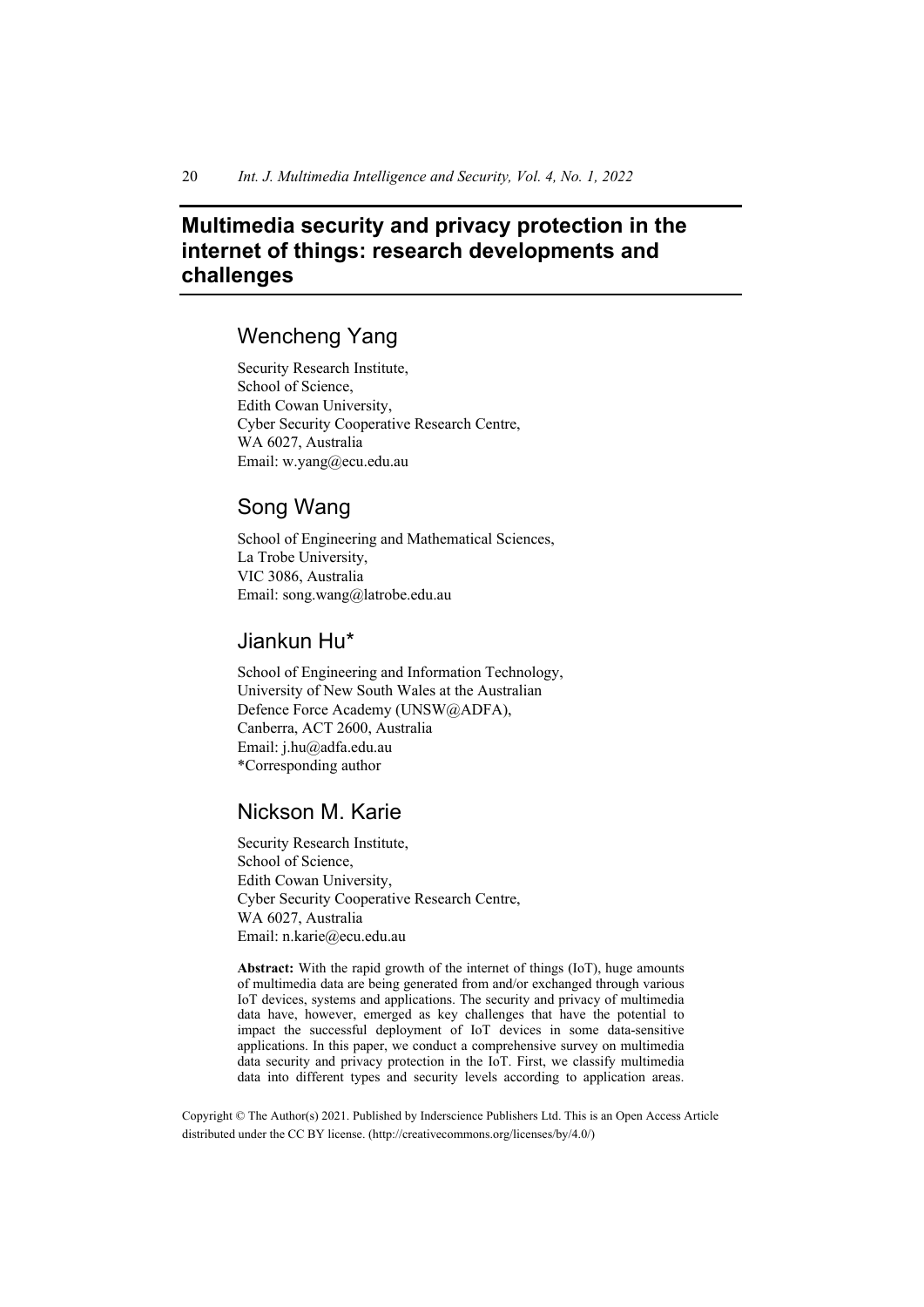Then, we analyse and discuss the existing multimedia data protection schemes in the IoT, including traditional techniques (e.g., cryptography and watermarking) and emerging technologies (e.g., blockchain and federated learning). Based on the detailed analysis on the research development of IoT-related multimedia security and privacy protection, we point out some open challenges and provide future research directions, aiming to advance the study in the relevant fields and assist researchers in gaining a deeper understanding of the state of the art on multimedia data protection in the IoT.

**Keywords:** security and privacy; internet of things; IoT; multimedia; federated learning; encryption; watermarking; blockchain.

**Reference** to this paper should be made as follows: Yang, W., Wang, S., Hu, J. and Karie, N.M. (2022) 'Multimedia security and privacy protection in the internet of things: research developments and challenges', *Int. J. Multimedia Intelligence and Security*, Vol. 4, No. 1, pp.20–46.

**Biographical notes:** Wencheng Yang received his PhD degree from the School of Engineering and Information Technology, University of New South Wales, Canberra, Australia, in 2015. He is a Cyber Security CRC Research Fellow at Edith Cowan University (ECU), Australia. He has authored several papers published in high-ranking journals and conferences, e.g., *IEEE Transactions on Information Forensics and Security* and *Pattern Recognition*. His research interests include biometric security and biometric recognition.

Song Wang received her PhD degree from the Department of Electrical and Electronic Engineering, University of Melbourne, Australia. She is a Senior Lecturer with the Department of Engineering, La Trobe University, Australia. She has published nearly 50 journal papers, many of which appear in high-ranking journals, such as *IEEE Communications Magazine*, *IEEE Transactions on Industrial Informatics*, *IEEE Transactions on Information Forensics and Security* and *Pattern Recognition*. Her research interests include biometric security, blind system identification, and wireless communications.

Jiankun Hu received his PhD in Engineering from the Harbin Institute of Technology, China, in 1993. He is a Full Professor with the School of Engineering and IT, University of New South Wales, Canberra, Australia. His research interests include cyber security including image processing/forensics and machine learning where he has authored many papers in high-quality conferences and journals including *IEEE Transactions on Pattern Analysis and Machine Intelligence* (*PAMI*). He was the recipient of ten Australian Research Council (ARC) Grants and has served at the prestigious Panel of Mathematics, Information and Computing Sciences (MIC), ARC ERA (The Excellence in Research for Australia) Evaluation Committee. He has served as the senior area editor of *IEEE Transactions on Information Forensics and Security*.

Nickson M. Karie received his PhD in Computer Science from the University of Pretoria, South Africa in 2016. He is currently a Cyber Security CRC Research Fellow at Edith Cowan University, Security Research Institute, Perth, Western Australia. He has more than ten years of experience in academic research, teaching and consultancy in different countries including India, Kenya, South Africa, Swaziland, and Australia. His research interests include intrusion detection and prevention, information and computer security architecture, network security and forensics, mobile forensics, and IoT security. He is also actively engaged as a high impact international conference and journal author and reviewer.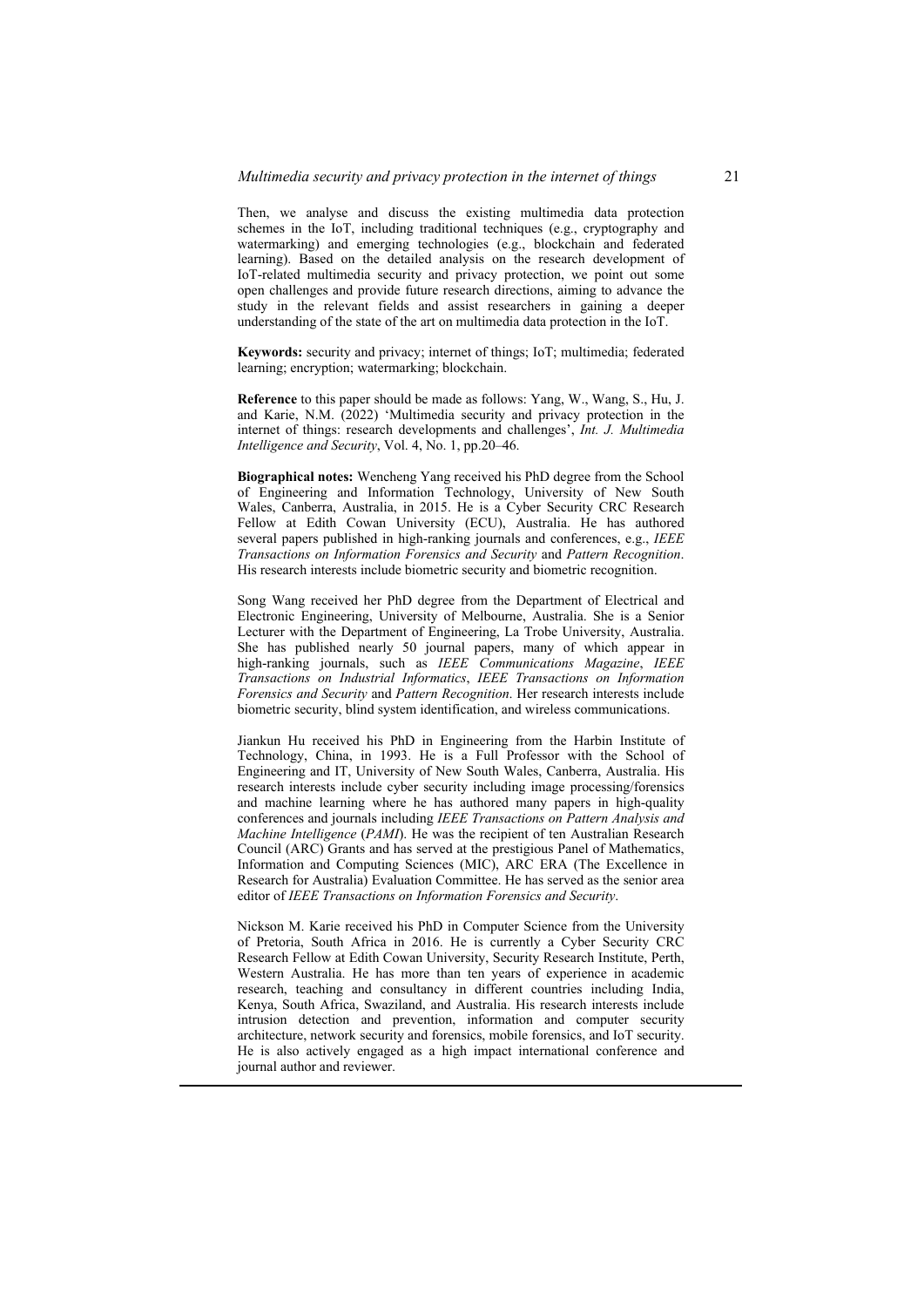### **1 Introduction**

The internet of things (IoT) is rapidly gaining traction in sectors like wireless communication, remote sensing and advanced manufacturing. Karie et al. (2020) noted in their research article, 'The number of connected IoT devices will rise to 38.6 billion by 2025 and an estimated 50 billion by 2030'. The basic idea of the IoT is to provide us with a variety of things or objects, such as sensors, smart cameras, and smartphones, which can interact and cooperate to perform the tasks of communication, computing and services. Such a network offers a bright future for big data multimedia applications, as the demand for emerging applications such as video on demand (VoD), real-time video surveillance has increased significantly (Zhou and Chao, 2011). With network and multimedia technologies developed for the IoT, multimedia data (e.g., images, audios and videos) are becoming prevalent in industrial environments and social settings. Since the IoT is designed to widely execute unauthenticated user-implemented applications, both applications and users can be a source of security threats to the IoT. Therefore, security is critical for multimedia data in the IoT.

Multimedia data can be generated from a variety of IoT applications, ranging from smart homes to smart transportation; and smart grid to smart cities. In addition, the IoT spans healthcare, surveillance, agriculture and many other industries. No facet of people's daily lives is left out of the reach of the IoT. This means that multimedia data at stake may be personal, medical, sensitive, or financial. Most multimedia data transferred in open environments (e.g., wireless networks) can be illegally copied and redistributed without much effort, resulting in serious consequences such as privacy leakage and reputational problems (Yongliang et al., 2004). This is why the security and privacy protection of multimedia data play a crucial role in a trustworthy IoT system. If the security of multimedia data is at risk, it can lead to unauthorised access to IoT systems or applications, leakage of highly confidential information, privacy invasion and identity theft. Therefore, multimedia data security in the IoT has been a research focus in recent years and new technologies are constantly developed (Punia et al., 2017).

As multimedia data protection is becoming more and more important in IoT-oriented environments, there is an urgent need to tackle the security and privacy issue. Many IoT devices are subject to constraints such as energy and computing capacity limitations, making them susceptible to attacks. Therefore, implementing effective security and privacy control measures reduces data security threats and risks in the IoT (Karie et al., 2021). However, traditional encryption schemes using static structures, such as Data Encryption Standard (DES), Advanced Encryption Standard (AES) and the algorithm developed by Rivest, Shamir and Adleman (RSA) for text or binary data, need to perform several rounds of computation, incurring huge expenses in execution time and computational overhead, and thus do not seem suitable for multimedia-related IoT applications (Su et al., 2012). Moreover, the situation gets complicated when multimedia data are handled in the IoT, as the algorithms in question should meet strict quality of service (QoS) requirements (Noura et al., 2018).

## *1.1 Related work*

A number of research articles provide overviews specifically on multimedia data security and privacy protection. To begin with, Nahrstedt et al. (2000) introduced several cryptography-based and digital watermarking-based security methods which fulfil the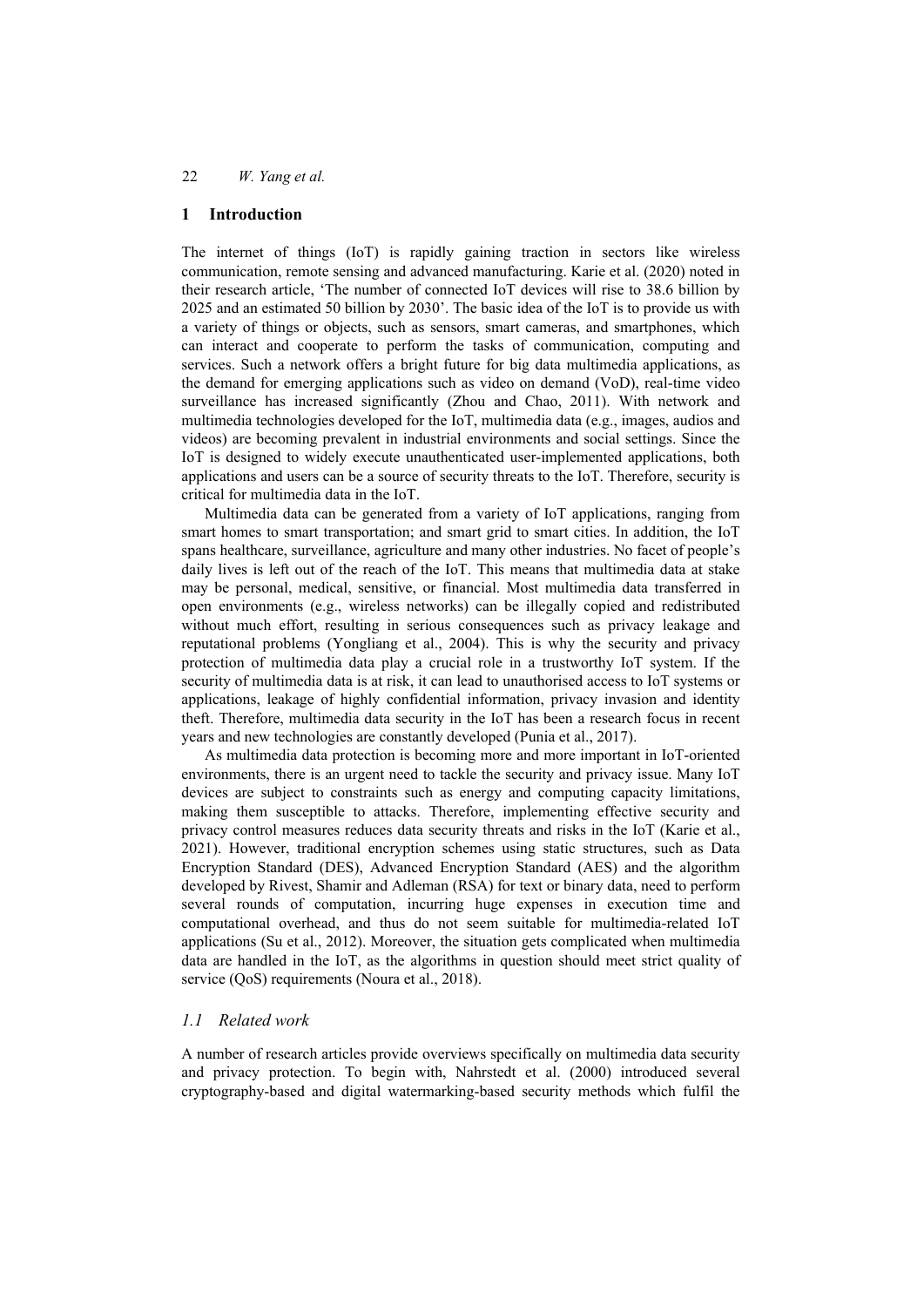increasing security requirements of multimedia. Tzelepi et al. (2002) indicated that, in addition to cryptography and digital watermarking, the security of multimedia medical data is also dependent on security infrastructures. In their work, an authorisation model for regulating access to multimedia medical data is defined. Moreover, a system architecture for a database management system (DBMS) is proposed to ensure the security of multimedia medical data. Furht and Socek (2003) surveyed multimedia data security in terms of the cryptosystem types (e.g., symmetric cryptosystems vs. asymmetric cryptosystems; and digital rights management (DRM) cryptography vs. communication cryptography), encryption levels, main multimedia data formats (e.g., Moving Picture Experts Group – MPEG and JPEG), and communication encryption approaches (e.g., the naïve approach, scrambling and selective encryption) for video and audio multimedia. Voloshynovskyy et al. (2005) formulated some major security issues related to multimedia data and investigated watermarking-based schemes to address those issues. In addition, the authors presented a unified theoretical framework for analysing different methods of data hiding in a wide variety of implementations.

Su et al. (2012) proposed four evaluation metrics for multimedia data security, namely, time analysis, error robustness, compression ratio and security analysis. The authors subsequently evaluated chaos-based multimedia encryption algorithms using the four metrics. Moravčík et al. (2016) overviewed some common attacks (e.g., eavesdropping and port scanning) and then described how to secure the real-time multimedia signalisation such as asymmetric cryptography and digital signature. Ashour and Dey (2017) gave a brief review on multimedia data hiding techniques (e.g., common procedures of data hiding) and common data hiding applications. The authors also summarised challenges and future data hiding research. Li et al. (2017) put forward security and privacy challenges of crowdsensing multimedia data collected from a variety of applications (e.g., healthcare monitoring, traffic patterns and air quality information retrieval). The authors presented solutions to protecting crowdsensing multimedia data, which include enhancing data reliability and protecting participant privacy and inadvertent data.

Regarding multimedia in the era of the IoT, Alvi et al. (2015) introduced an internet of multimedia things (IoMT) architecture to facilitate multimedia-based services for users. The proposed architecture consists of four stages and technical methods for each stage are reviewed in the work. In addition, challenges and feasibility of the methods for each stage are discussed. Wang et al. (2017a) surveyed the research field of mobile IoT-based multimedia systems. In this review paper, the authors focused on issues such as video traffic prioritisation, mobility management and security. Kumar et al. (2020) conducted a survey on multimedia big data computing for the IoT. Moreover, the authors presented the challenges involved and relevant solutions, of which the benefits and drawbacks are analysed.

Nauman et al. (2020) provided a comprehensive survey on multimedia IoT. First, available multimedia IoT architectures are summarised. Second, multimedia IoT applications revolutionising human lives are explored. Finally, the limitations and open research issues of multimedia IoT are discovered. Verma et al. (2020) surveyed the IoT multimedia big data computing technologies and architectures in precision agriculture applications. In this study, the authors discussed the challenges from storage to transmission posed by massive amounts of data acquired from IoT devices. The authors also reviewed multimedia data collection, communication and storage technologies in precision agriculture. Nath et al. (2021) shed light on cryptographic and automatic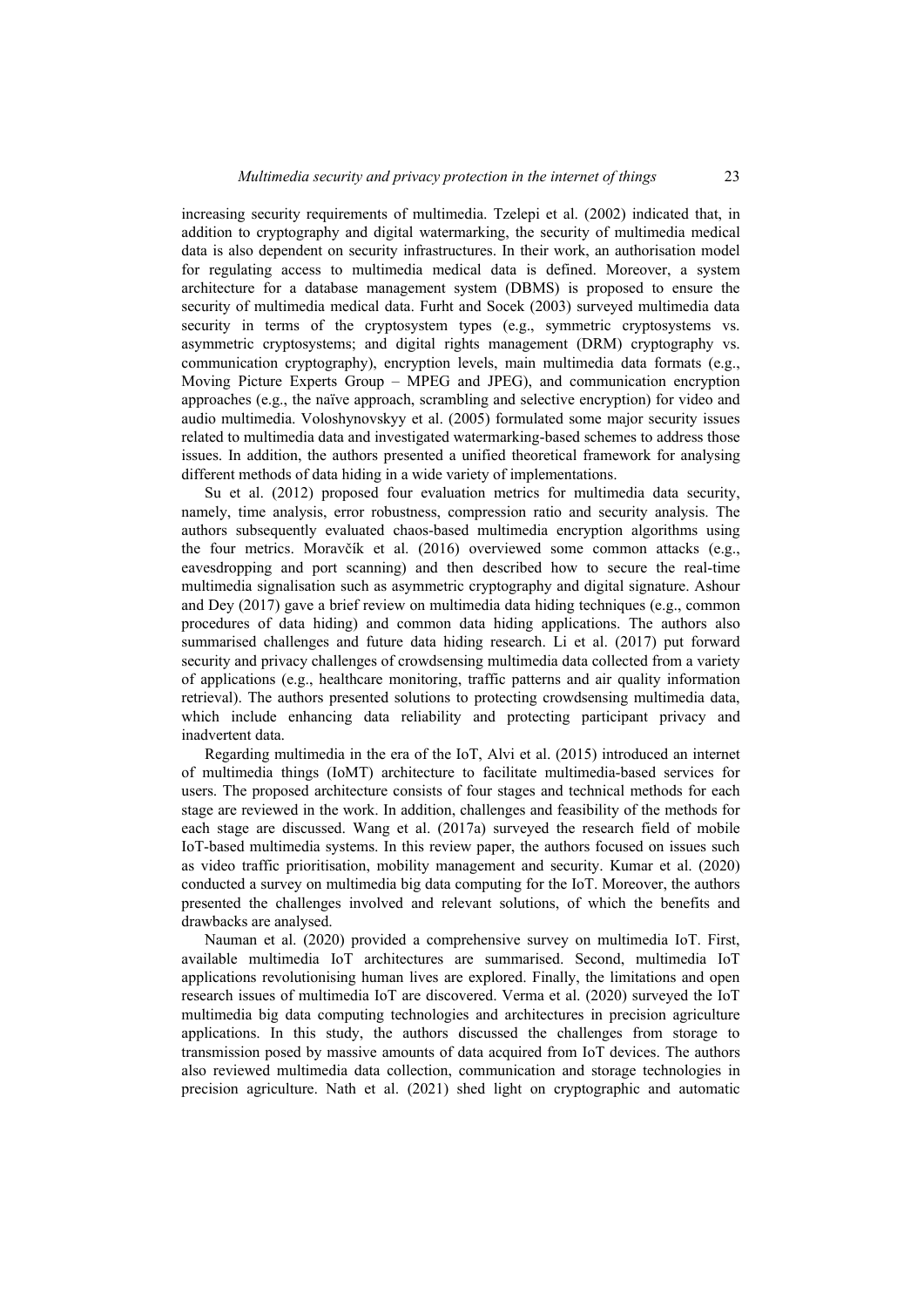watermarking techniques to meet the security needs of multimedia data in the IoT era. Several types of attacks and the corresponding security measures are detailed in this work. In addition, the authors suggested that cryptographic schemes can be applied to digital watermarking as an additional protection layer to improve system security.

Given that privacy is one of the major concerns over big data, Yu (2016) studied big data privacy and conducted a broad survey on the related privacy research. In this study, big data-oriented privacy is divided into two categories: data clustering and privacy frameworks. Qu et al. (2018b) reported a summary of privacy restrictions and main attacks in the IoT, illustrated by three case studies. The authors also categorised the existing privacy protection schemes into four types, namely clustering-based schemes, differential privacy (DP), encryption and machine learning. Based on their analysis, the authors pinpointed three critical challenges: the lack of a theoretical foundation, the optimisation of the trade-off between privacy and data utility, and the excessive complexity and high scalability of system isomorphism.

Alhirabi et al. (2021) reviewed the development of design notations, models, and languages that can be applied to describing the IoT security and privacy requirements. The authors also discussed possible risk assessment methods and how they can be incorporated in the IoT applications and systems. The authors explained why it is important to integrate privacy in the early stage of system development. Their study shows that while most of the research articles analyse security in some way, they seldom investigate data privacy. In this survey, the authors emphasised the potential challenges and opportunities for proactive design tools that support IoT privacy. Moreover, the authors identified six research challenges related to privacy in IoT systems and their implications for the IoT research community about how to address these challenges.

DP has become one of the privacy protection tactics for IoT applications. Husnoo et al. (2021) presented a thorough and extensive survey on the application and implementation of DP across four areas of IoT applications, namely intelligent transportation systems, healthcare and medical systems, smart grid and industrial internet of things (IIoT). Jiang et al. (2021) provided a comprehensive survey of differentiated privacy opportunities and applications in the IIoT. First, relevant studies on IIoT and privacy protection are reported. Next, the metrics of industrial data privacy are highlighted. Then, the conflict between data utilisation of deep models and individual privacy protection is analysed. Finally, several insightful issues are pointed out and new research directions are suggested.

## *1.2 Motivation and contributions*

Most of the existing survey-style papers inspect the security of multimedia data generally, but few have studied multimedia data security and privacy in the IoT, where there are specific requirements for multimedia data protection. To fill this gap, in this review paper we focus on the security and privacy protection of multimedia data in IoT applications. The contributions of this work are summarised as follows:

1 Very few existing surveys discuss the emergence of new technologies for multimedia data protection in IoT scenarios. In this review paper, in addition to giving an overview of traditional security schemes (e.g., cryptography and watermarking), we investigate emerging technologies for multimedia data protection in the IoT, such as blockchain and federated learning (FL).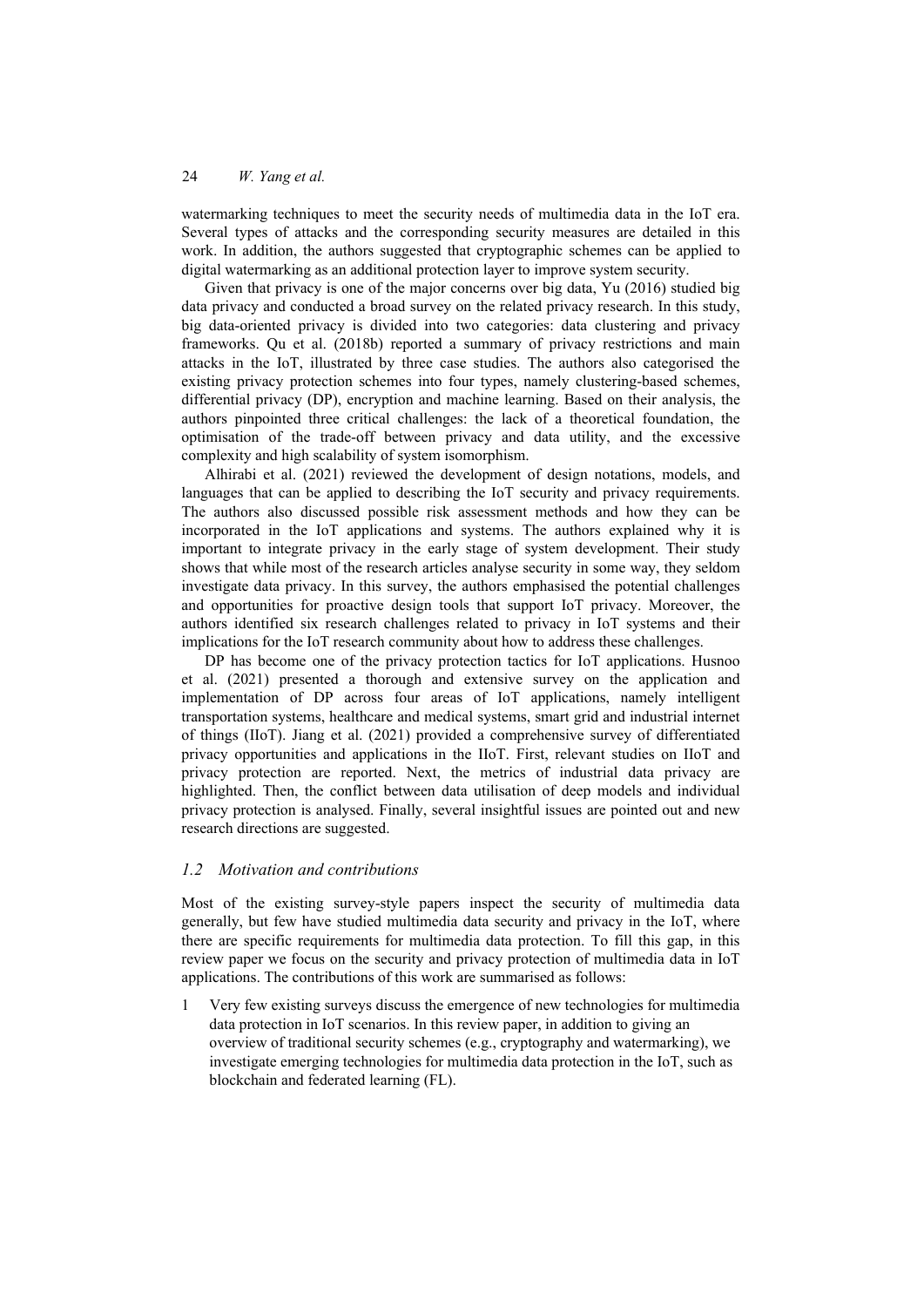- 2 Implementing security mechanisms may be expensive, which is compounded by the fact that many IoT devices are resource-constrained. It is therefore cost-effective to determine a suitable level of security and privacy for multimedia data protection. In this survey, we classify multimedia data into different categories and security levels based on applications, thus providing an insight into multimedia data protection solutions in conjunction with security requirements.
- 3 Given the heterogeneity of IoT devices, data types and systems, there is no single data protection technique that is capable of handling all situations. In this work, by reviewing a range of security schemes, we conclude that it is necessary to define a standardised security framework that combines different cryptographic techniques, authentication procedures and defence methods for multimedia data protection in the IoT.

## *1.3 Paper organisation*

The rest of this paper is organised as follows. In Section 2, we review requirements for the security and privacy of multimedia data. In Section 3, we introduce the classification of multimedia data and security levels. In Section 4, we discuss and summarise security and privacy protection schemes for multimedia data in the IoT. In Section 5, we present some open challenges of multimedia security and privacy protection. We conclude the paper and provide future research directions in Section 6.

## **2 Security and privacy requirements for IoT-oriented multimedia data**

Multimedia is a combination of texts, images, audio data, animation and videos (Furht and Socek, 2003). There are some essential security and privacy requirements for multimedia data according to Nahrstedt et al. (2000) and Furht and Socek (2003), as detailed below:

- *Confidentiality:* It means that communication is kept secret and only the wanted communicating parties can access it. It is one of the most desired attributes for IoT scenarios and is also critical for important social and industrial applications. For example, cryptographic systems can keep information confidential from unauthorised entities.
- *Data integrity:* To preserve data integrity in the IoT, communication recipients must be able to verify that received messages are not modified during transmission. Data integrity implies that communication data cannot be tampered with in any manner (Oracevic et al., 2017). If a message is tampered with, it is detectable by all communicating parties. Data tampering can be detected by various means, such as one-way hash functions, message authentication codes, digital signatures and watermarks.
- *Authentication:* Authentication is the procedure of ascertaining if a message is indeed where it claims to come from or what it claims to be. The authentication system should be able to authenticate communicating parties. There are different sorts of entity authentication (e.g., digital signatures and watermarking).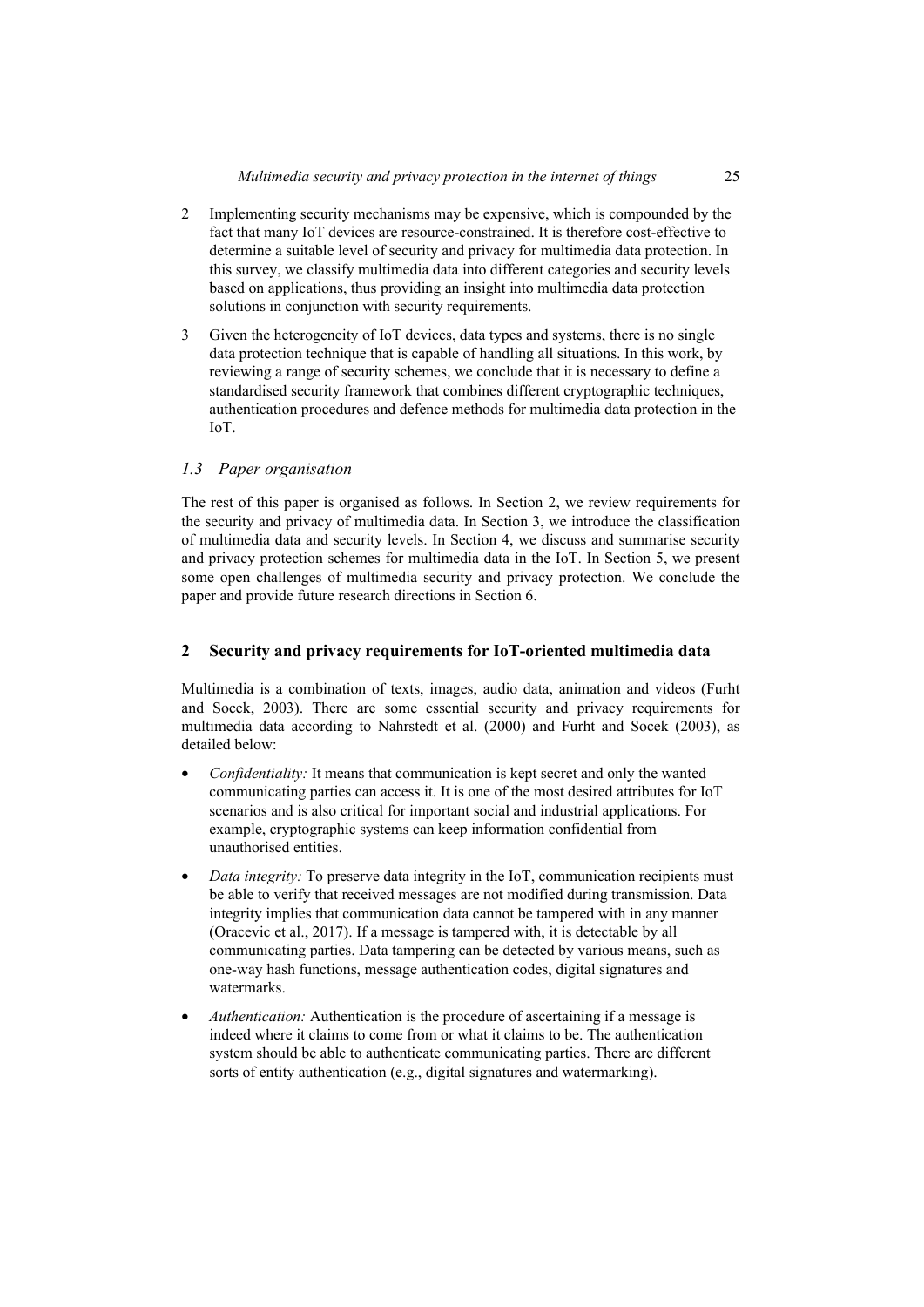### 26 *W. Yang et al.*

- *Non-repudiation:* Non-repudiation proves that a specific event or action has occurred. For example, an event or action could be the generation, sending or reception of a message. Mechanisms such as message authentication codes or digital signatures can be used for non-repudiation.
- *Privacy:* Privacy is about information protection, ensuring that any individual's private or sensitive information is kept from prying eyes. As privacy is a human right, policy makers, researchers and legal experts should work together to propose appropriate multimedia data mining regulations and techniques so that privacy and proper use of multimedia data can be guaranteed (Aqeel-ur-Rehman et al., 2016).

In addition, the following extra requirements about multimedia data in the IoT can be taken into account:

- *Trade-off between privacy and data utility:* Since IoT users can publish multimedia data in an anonymous manner to prevent privacy leakage leading to data utility degradation, the goal of multimedia data privacy protection in the IoT is to realise an optimal trade-off between privacy and data utility (Qu et al., 2018a).
- *Personalised privacy:* A constant level of privacy is usually applied to all types/categories of multimedia data in the IoT. This is both impractical and resource inefficient. However, this can be resolved by personalised privacy through assigning different privacy levels based on various requirements (Qu et al., 2018a).
- *Privacy measurement:* In general, measurement is the basis of scientific work. So far, the measurement of privacy has not been well-defined, however, the authors believe that privacy measurement should be a requirement for multimedia data in the IoT in the future. Direct measurements are difficult to obtain in some cases, but relative measurements (e.g., Kullback-Leibler distance, correntropy, and Kolmogorov-Smirnov distance) can be an option (Yu, 2016).

## **3 Multimedia data classification and security and privacy levels**

In the IoT, multimedia objects, outfitted with network links interacting with other objects in the absence of human intervention, present great opportunities for improving people's daily lives (Nauman et al., 2020). Since multimedia data contain a wealth of information, some data are normal, non-sensitive and do not need protecting, while other data (e.g., biometric data and healthcare data) are considered sensitive and private and therefore require protection to prevent information leakage or exposure. In this section, we classify multimedia data depending on different categorisations of applications (as shown in Table 1) and specify security levels based on the types of multimedia data. This classification produces less overlapped classes than the classification of Zikria et al. (2020).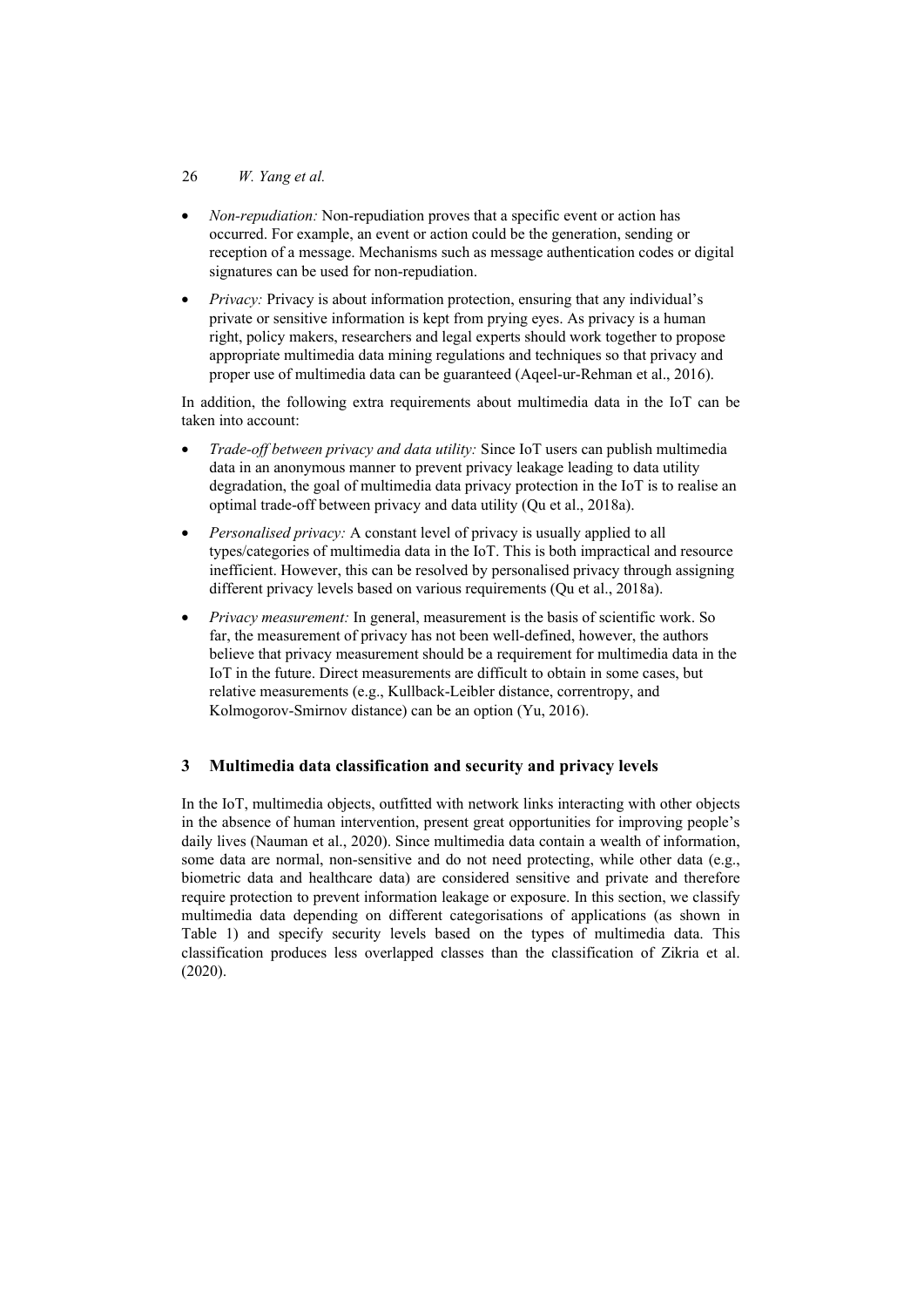| Class       | Data type                           | Security and privacy level |
|-------------|-------------------------------------|----------------------------|
| Class one   | Biometric multimedia data           | High                       |
| Class two   | Healthcare multimedia data          | High                       |
| Class three | Agriculture multimedia data         | Low                        |
| Class four  | Surveillance multimedia data        | Medium                     |
| Class five  | Logistics/transport multimedia data | Low                        |
|             | Social multimedia data              | Medium                     |

**Table 1** Classification of multimedia data and corresponding security and privacy level in the IoT

#### *3.1 Class one: biometric multimedia data*

Biometric multimedia data are collected from an individual's physical or behavioural traits in biometric applications such as face and/or fingerprint recognition (Yang et al., 2018a). While biometrics has innate strengths compared to traditional personal recognition technologies (e.g., passwords), it is vital to ensure the security and integrity of biometric multimedia data. If an individual's biometric data (e.g., face images) are stolen, they cannot be reissued or replaced in the same way as a stolen password or token. To safeguard user privacy, the identifiers of individuals should be de-identified, or biometric multimedia data protection should be reinforced (Ribaric et al., 2016).

• *Example applications:* Given the advantages of high accuracy, robustness to illumination changes and fast implementation of finger vein recognition, Lu et al. (2017) developed an efficient local descriptor for finger vein feature extraction in IoT applications, referred to as histogram of competing orientation and magnitude (HCOM). Two types of local histograms are derived from finger vein images and combined to efficiently and fully represent the competing information. Thilagavathi and Suthendran (2018) designed an innovative method for automatic real-time face recognition from videos captured by IoT devices. Instead of relying on static images, the proposed method uses video-based biometric data, which have more salient information than a single image. The proposed method comprises algorithms such as the Haar cascade classifier and local binary pattern histogram for feature extraction and training. Yang et al. (2019b) presented a lightweight biometric system tailored for resource-constrained IoT devices to save memory usage and computing costs. The proposed algorithm implements block-based logic operations to cut down biometric feature sizes in a simple yet effective way. Experiment results show that the proposed lightweight biometric system achieves high recognition accuracy with a significantly reduced feature size.

#### *3.2 Class two: healthcare multimedia data*

Healthcare multimedia data are readily available from medical professionals, hospitals, patients, insurers and pharmacies, etc. Healthcare data are often fragmented, sensitive and private, and therefore difficult to share between different organisations (Xu et al., 2021).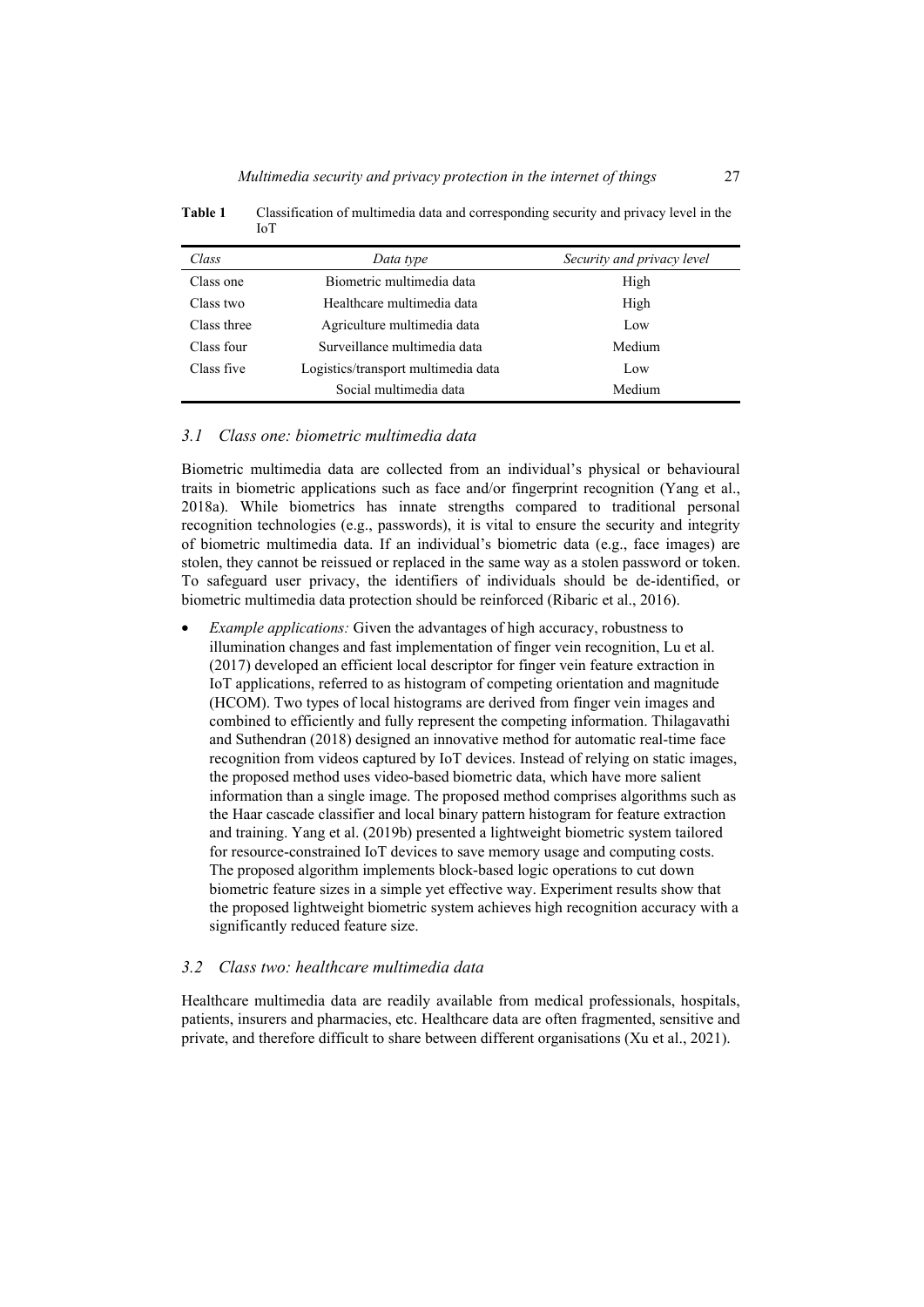### 28 *W. Yang et al.*

• *Example applications:* Body sensor network is a major IoT application where various vital bio-signals are captured and managed (BK and Muralidhara, 2015; Muhammad et al., 2017). BK and Muralidhara (2015) proposed an IoT-based smart health monitoring system in which IoT sensors play the role of a catalyst in healthcare applications. In the proposed system, a microcontroller is used as a gateway to interact with various sensors, such as temperature sensors and pulse oximetry sensors. The microcontroller receives sensor data and sends them to the network via Wi-Fi, thus providing real-time monitoring of healthcare data for physicians. Muhammad et al. (2017) discussed the possibility of using IoT-cloud computing to monitor people for speech pathology and proposed a speech pathology detection system. The proposed system uses local binary patterns from a mel-spectrum representation of voice signals, and an extreme learning machine (ELM) classifier to identify pathology.

## *3.3 Class three: agriculture multimedia data*

Collected by IoT sensors, agricultural multimedia data can be used to create an intelligent system, where environmental information (e.g., temperature,  $CO<sub>2</sub>$ , water level and humidity) along with images can be observed to conduct data analysis. Analysing and interpreting agricultural multimedia data acquired from IoT sensors are instrumental in bringing about production increase and crop quality improvement (Verma et al., 2020).

• *Example applications:* Khattab et al. (2016) developed a customised IoT architecture for precision agriculture applications (e.g., crop monitoring and irrigation control), where IoT sensors collect agricultural data (e.g., air temperature, wind speed, rain gauge, solar radiation and leaf wetness). The proposed three-tier architecture gathers the required data and forwards them to a cloud-based backend, where it is processed and analysed. According to the feedback from data analysis, actions can be sent back to the front-end sensors. Mohanraj et al. (2016) presented an e-agriculture application based on the framework of a knowledge base and a monitoring module. The knowledge base is structured with details of various crops, such as geospatial data and weather forecasts, collected by the monitoring module composed of IoT sensors.

## *3.4 Class four: surveillance multimedia data*

Video streaming is becoming prevalent in IoT-based networks, as many internet-connected devices are capable of capturing videos. Surveillance multimedia data are usually derived from video surveillance applications (e.g., intelligent traffic surveillance and house monitors), where surveillance is for monitoring human activities, such as public safety, incident detection and transport control. In general, video surveillance data are treated as a continuous series of images, which are high-dimensional and unstructured (Yu et al., 2019).

• *Example applications:* Feng et al. (2017) studied security weaknesses in IoT-related video surveillance from the perspective of hardware systems. The authors first developed a proof-of-concept prototype mimicking a video replay attack. They then developed a hardware-based IoT security architecture to address the security issue.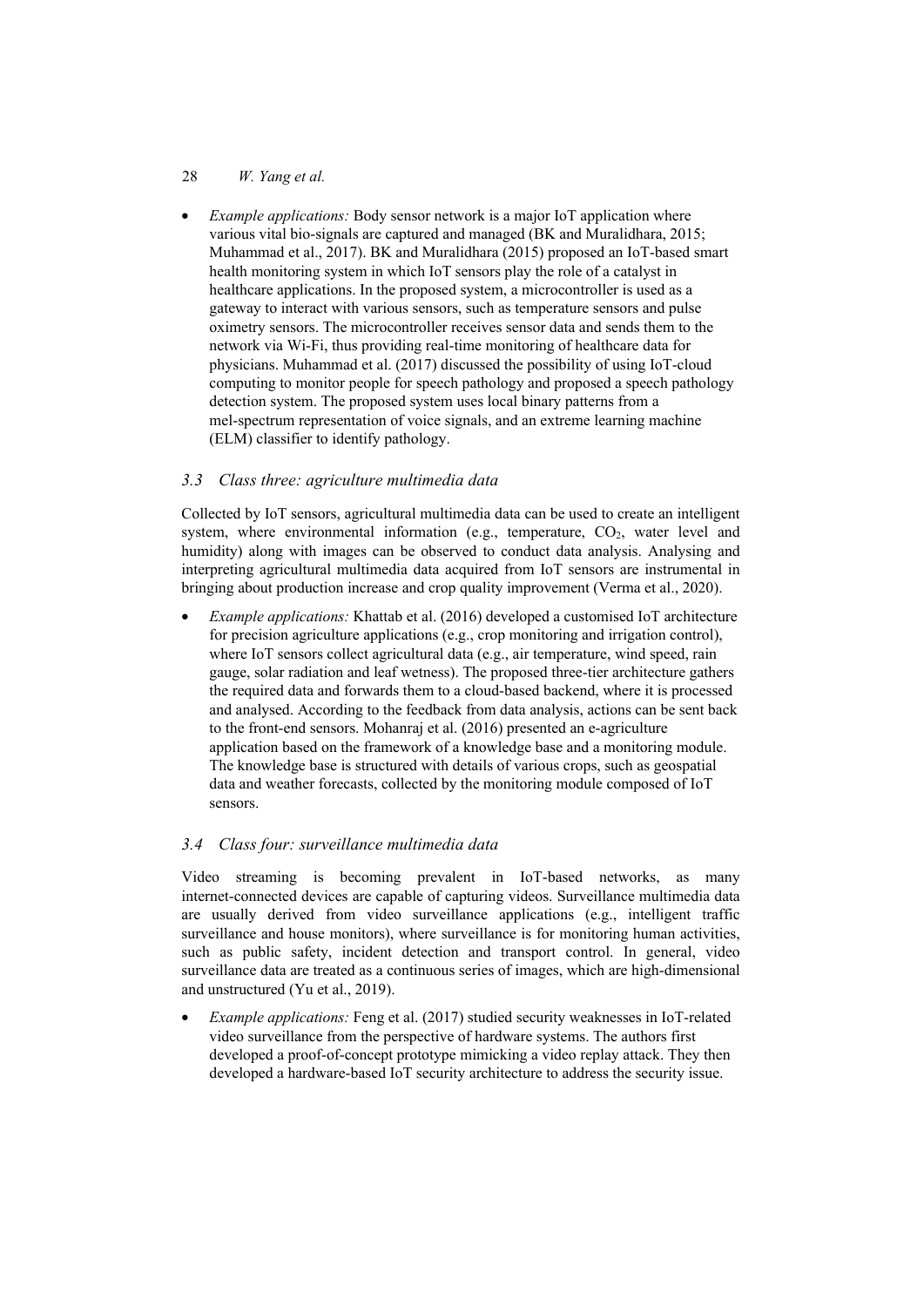The proposed architecture establishes a trusted execution context and physically separates security-sensitive elements (e.g., the motion detection module) from the remainder of the system. Yu et al. (2019) presented a multilayer ELM-based online prediction scheme for video surveillance applications. In this scheme, temporal and spatial features support a dynamic semantic representation among neighbouring frames. The proposed approach not only identifies multiple objects with varying directions of motion but also effectively recognises fine-tuned semantic features.

## *3.5 Class five: other types of multimedia data*

- *Logistics/transport multimedia data:* IoT applications are diverse (e.g., intelligent transportation systems and self-driving cars). Cars, buses and trains can now be equipped with smart sensors generating massive amounts of multimedia data about road information, traffic congestion, temperature, etc. thereby offering users information to navigate safely (Obaidat et al., 2019).
- *Example applications:* Liu et al. (2017) introduced a new vehicle type classification about images captured by multi-view visual traffic surveillance sensors. The authors combined deep neural networks with balanced sampling. The proposed classification consists of two phases. In the first phase, data augmentation with balanced sampling is employed to alleviate the issue of unbalanced datasets. In the second phase, the parameters learned from the augmented training dataset are used to construct a collection of convolutional neural network models with different architectures to achieve good classification accuracy.
- *Social multimedia data:* With the aid of the IoT, people interact with each other and maintain social relationships more conveniently and intelligently than ever before. We can stay in touch with friends by receiving and posting real-time updates through social media (e.g., Facebook) or APP (e.g., TikTok). The data about individuals and their social relationships generated in the IoT must be protected with appropriate privacy and security technologies (Obaidat et al., 2019).
- *Example applications:* In a social IoT environment, each object can search for a specific service using its relationships. In the work of Hsu and Tung (2020), multimedia IoT devices utilise peer-to-peer (P2P) networks for communication. Peers are represented by multimedia IoT devices with user interactions. As users have their friend lists, social links are categorised into different priorities based on social relationships, such as family, friends and others. The authors presented a strategy for P2P video transmission using weighted fair queues with different queuing priorities. By exploiting the inherent trust in social links, the proposed strategy can decrease the influence of free-riders and provide users with a favourable video sharing and viewing experience on multimedia IoT devices.

## *3.6 Security and privacy levels of multimedia data*

Multimedia data security and privacy are mostly governed by application areas. For this reason, different multimedia data require different levels of security. In this section, we specify three security and privacy levels for multimedia data, namely high-security and privacy, medium-security and privacy and low-security and privacy. The rationale behind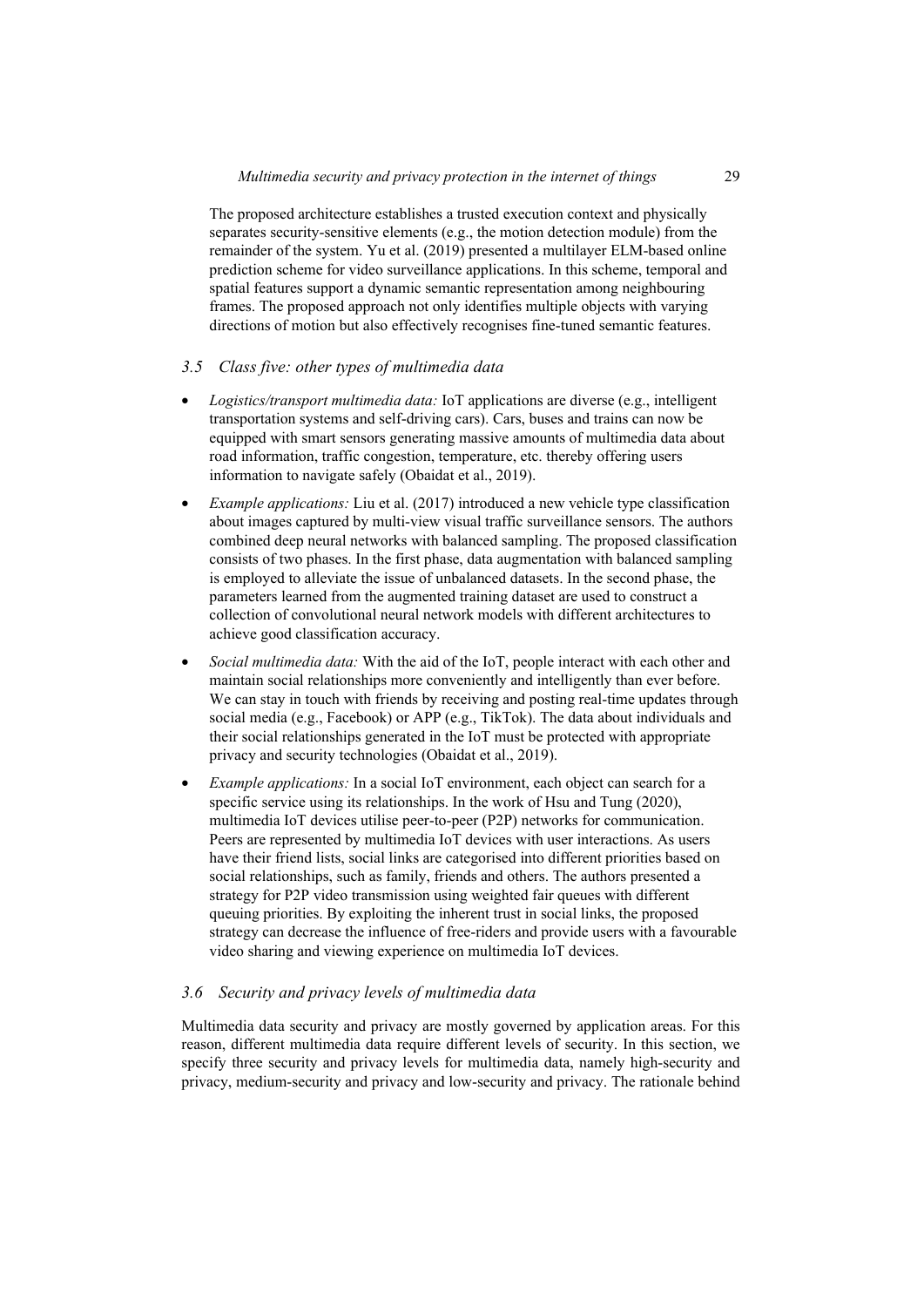arranging multimedia data security and privacy into the three levels is that it can be costly to implement a protection measure, especially considering many IoT devices have limited resources, so it would be more cost-effective to apply high protection to sensitive, private or confidential multimedia data and low or no protection to publicly available information. Selecting a protection mechanism should take into account the security and privacy level of the multimedia data handled by IoT systems or devices. In other words, the security and privacy level of multimedia data is determined by whether they are highly privacy-restricted, privacy-restricted or public.

- *Level 1 Security and privacy (low):* This is considered the lowest level of security and privacy. Its implementation is cost-effective and uncomplicated. Examples of multimedia data that can be put under this security and privacy category include transport multimedia data and agriculture multimedia data. These data are not necessarily privacy-restricted.
- *Level 2 Security and privacy (medium):* Level 2 security and privacy improves upon the protection mechanisms of Level 1. Its implementation is more expensive and complex than that of Level 1. Examples of data belonging to Level 2 security and privacy are surveillance multimedia data and social multimedia data.
- *Level 3 Security and privacy (high):* Level 3 security and privacy means high protection over multimedia data. It is the highest level of security and privacy among the three and thus implementationally more costly and complicated than Levels 1 and 2 security and privacy. For example, security and privacy of human bio-signals are regulated and need to be strictly protected (Zhao et al., 2012; Pandey et al., 2021).

## **4 IoT-oriented multimedia security and privacy protection schemes**

In general, multimedia security and privacy protection schemes are to secure the multimedia content. These schemes are largely based on the cryptography technology to enable communication security and/or privacy protection (Furht and Socek, 2003). There are many methods and techniques specially designed for multimedia security and privacy protection in the IoT as shown in Figure 1. Moreover, a summary about these methods and techniques is provided in Table 2.

## *4.1 Cryptography-based schemes*

Cryptography is a technique for transforming data into an indecipherable format and disseminating it through networked media. It is usually accomplished through a variety of computational functions (Nath et al., 2021).

Xia et al. (2017) proposed a ciphertext-policy attribute-based encryption delegation method that permits the data owner to encrypt the data by specifying an access policy for the attribute, such that only users related to the attribute satisfying the policy can decrypt the data. Moreover, the proposed method is adaptively activated based on the estimate of the decryption overhead for various vehicles. Noura et al. (2018) designed a lightweight cryptographic algorithm based on a single-round dynamic structure containing simple operations and targeting multimedia IoT. In this algorithm, a dynamic key is produced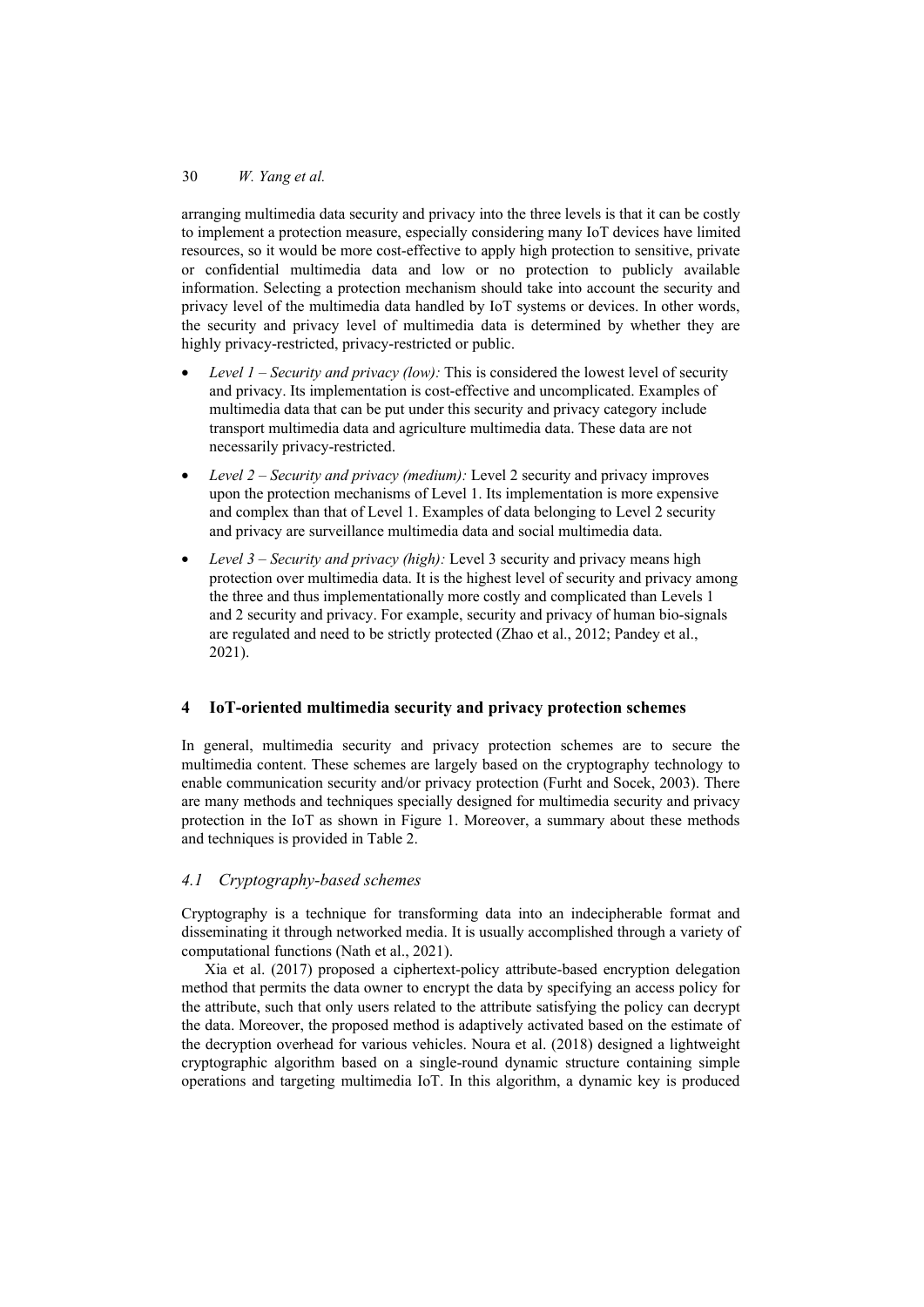and then utilised to create two robotic replacement tables, a dynamic permutation table and two pseudo-random matrices. This dynamic cryptographic structure reduces the number of rounds to one, while maintaining a high degree of randomness and security. Aljawarneh et al. (2017) developed an efficient GPU encryption system to protect multimedia big data from real-time attacks (e.g., DoS attacks and tampering attacks). The proposed system incorporates the advantages of Feistel encryption and genetic algorithms. In addition, the encryption algorithm developed combines the process of bit scrambling and the replacement of boxes to produce a high avalanche effect. To enable secure multimedia communication in the IoT, Mishra et al. (2018) studied the authentication protocols of Kumari and Om, identifying a number of design defects and proposing a secure mutual authentication protocol with key establishment techniques to abrogate the defects found in the Kumari and Om protocols.





BD et al. (2019) presented a hash-based secure radio-frequency identification (RFID) authentication mechanism for context-aware sensor management systems to decrease the complexity of sensor systems. The presented protocol is based on the hash manipulation of synchronised secret session keys to resist attacks such as replay attacks and man-in-the-middle attacks. Omrani et al. (2019) designed a lightweight cipher specifically for image data, which can be realised on low-resource devices, making it the first attempt to address multimedia security in the context of the IoT. The proposed cipher is built on the so-called 'outer-inner structure', which is tailored to handle the high correlation and redundancy of images and to guarantee the highest level of obfuscation and diffusion characteristics. Ma et al. (2019) proposed lightweight, privacy-preserving data aggregation for mobile multimedia. Most existing data privacy-preserving systems involve a trusted third-party, making it a bottleneck. Yet, in the proposed method there is no trusted third-party and the endpoint computation is lightweight. Moreover, the multimedia data are balanced through creating virtual aggregation zones and the system performance is improved by employing batch verification.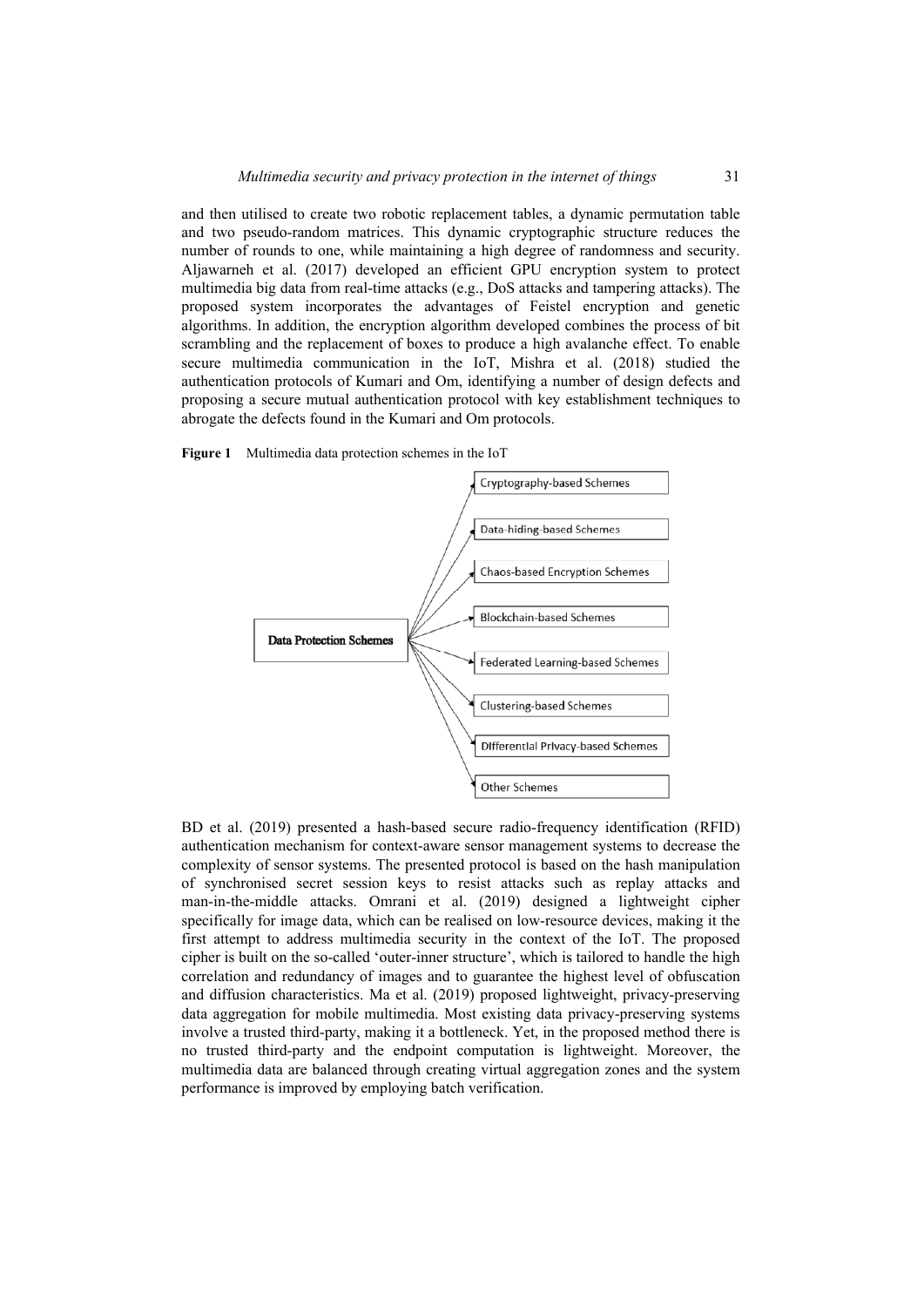| Categories                  | Schemes                    | Descriptions                                                                                                                                                | Requirements covered |             |
|-----------------------------|----------------------------|-------------------------------------------------------------------------------------------------------------------------------------------------------------|----------------------|-------------|
|                             |                            |                                                                                                                                                             | Security             | Privacy     |
| Cryptography-based          | Xia et al. (2017)          | A ciphertext-policy attribute-based encryption delegation method                                                                                            | Yes                  | Yes         |
| schemes                     | Noura et al. (2018)        | A lightweight cryptographic algorithm based on a single-round dynamic structure                                                                             | Yes                  | Yes         |
|                             | Aljawameh et al. (2017)    | An efficient GPU encryption system                                                                                                                          | Yes                  | Yes         |
|                             | BD et al. (2019)           | A hash-based secure radio-frequency identification (RFID) authentication mechanism                                                                          | Yes                  | Yes         |
|                             | Omrani et al. (2019)       | A lightweight cipher specifically for image data                                                                                                            | Yes                  | Yes         |
|                             | Ma et al. (2019)           | A lightweight, privacy-preserving data aggregation scheme for mobile multimedia                                                                             | Yes                  | Yes         |
| Data-hiding-based           | Hurrah et al. (2019)       | A method for copyright protection, data security and content authentication of multimedia images                                                            | Yes                  | Yes         |
| schemes                     | Rani et al. (2016)         | A scheme that integrates steganography and visual cryptography (VC)                                                                                         | Yes                  | Yes         |
|                             | Huang et al. (2018)        | A scheme that uses vector quantisation (VQ) transformation and least significant bits (LSB) to<br>hide secret data embedded in a cover image                | Yes                  | Yes         |
|                             | Wu et al. (2021)           | A reversible data hiding scheme that can achieve contrast enhancement of magnetic resonance<br>(MR) brain images                                            | Yes                  | Yes         |
| Chaos-based                 | Maggo and Chhillar (2013)  | A shuffling process together with the Henon chaotic system algorithm for images                                                                             | Yes                  | Yes         |
| encryption schemes          | Dhall et al. (2014)        | A cryptosystem based on chaotic sequence generation for substitution and diffusion                                                                          | ${\it Yes}$          | ${\rm Yes}$ |
|                             | Wang et al. (2017c)        | A chaotic system without equilibrium                                                                                                                        | Yes                  | Yes         |
|                             | Mekki et al. (2018)        | A secure surveillance scheme for the healthcare application through intelligent integration of the<br>efficient chaotic map                                 | Yes                  | Yes         |
|                             | et al. (2020)<br><b>Z</b>  | Window-based fountain codes to guarantee the multimedia data security of wireless transmission<br>in edge computing                                         | Yes                  | Yes         |
| Blockchain-based<br>schemes | Vishwa and Hussain (2018)  | A decentralised data management scheme using the blockchain technology to manage user data<br>and protect user data privacy                                 | ž                    | Yes         |
|                             | et al. (2021)<br>Ë         | A data security module for multimedia blockchains using distributed trusted communication<br>networks and accelerated information search with Bloom filters | Yes                  | Yes         |
|                             | Abdur Rahman et al. (2019) | A method that enables multiple parties to safely share multimedia data and conduct financial<br>dealings by hiding the real identities of the participants  | Yes                  | Yes         |
|                             | Rathee et al. (2020)       | A scheme that secures healthcare multimedia data through the blockchain technology                                                                          | Yes                  | Yes         |

Table 2 A summary of different multimedia protection schemes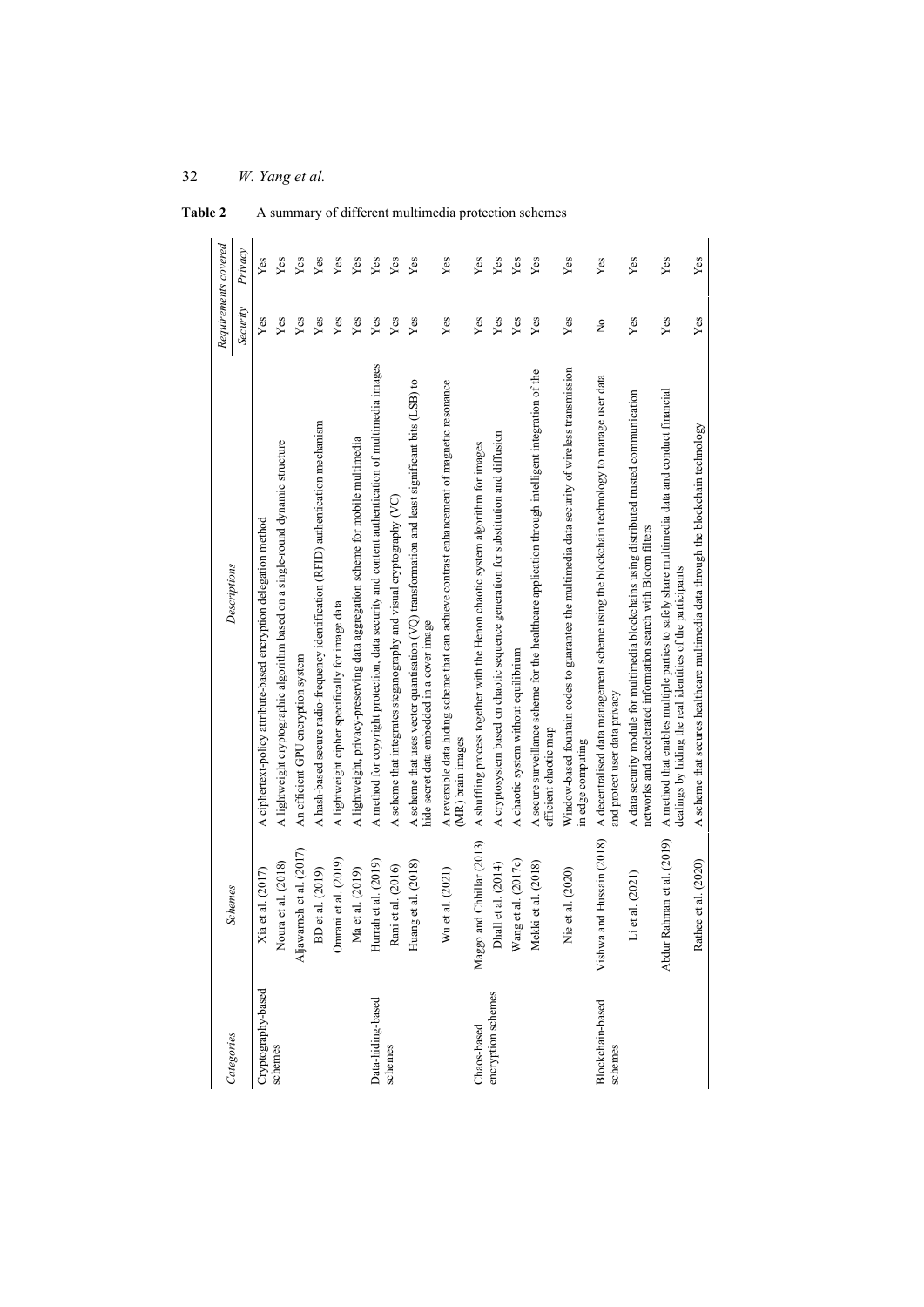| Categories                         | <b>Schemes</b>              | Descriptions                                                                                                                                                  | Requirements covered |         |
|------------------------------------|-----------------------------|---------------------------------------------------------------------------------------------------------------------------------------------------------------|----------------------|---------|
|                                    |                             |                                                                                                                                                               | Security             | Privacy |
| learning-based<br>Federated        | Imteaj and Amini (2019)     | A scheme that uses FL to leverage sensing platforms for distributed decision-making and learning<br>in IoT networks                                           | $\operatorname{Yes}$ | Yes     |
| schemes                            | et al. (2019)<br>$\Xi$      | A scheme that integrates FL in the consensus process of the permission blockchain                                                                             | Yes                  | Yes     |
|                                    | et al. (2020)<br>Wu         | A scheme that uses personalised FL in intelligent multimedia IoT applications                                                                                 | Yes                  | Yes     |
| Clustering-based<br>schemes        | and Li (2018)<br>Liu        | A clustering-based k-anonymity approach to protecting the data privacy of wearable IoT devices<br>and to ensure the usability of the collected data           | $\tilde{z}$          | Yes     |
|                                    | Xiong et al. (2018)         | A privacy and availability data clustering scheme based on the k-means algorithm and differential<br>privacy                                                  | $\tilde{z}$          | Yes     |
|                                    | Guo et al. (2020)           | A mutual privacy-preserving k-means scheme based on homomorphic encryption                                                                                    | $\tilde{z}$          | Yes     |
|                                    | Onesimu et al. (2021)       | A privacy-preserving data collection scheme for an IoT-based healthcare delivery system                                                                       | $\tilde{z}$          | Yes     |
|                                    | Tian et al. (2021)          | A graph clustering privacy protection method based on structural entropy                                                                                      | Yes                  | Yes     |
| privacy-based<br>Differential      | et al. (2018)<br>$\bar{x}$  | A local differential privacy obfuscation (LDPO) framework for IoT data analysis at the edge<br>without revealing sensitive user data                          | $\tilde{z}$          | Yes     |
| schemes                            | Qiao et al. (2019)          | A partitioned histogram data publishing algorithm based on the wavelet transform                                                                              | $\tilde{z}$          | Yes     |
|                                    | Xue et al. (2021)           | A privacy-preserving system for classification on IoT devices in an edge computing environment                                                                | $\frac{1}{2}$        | Yes     |
| biometric templates<br>Cancellable | Ratha et al. (2007)         | Methods (e.g., Cartesian, polar, and surface folding transformations) to generate multiple<br>cancellable identifiers from fingerprint images                 | Yes                  | Yes     |
|                                    | Yang et al. (2019a)         | A cancellable iris and steganography-based user authentication system to provide user<br>authentication and secure the original iris data                     | Yes                  | Yes     |
|                                    | et al. (2019)<br><b>Kho</b> | A binary cancellable fingerprint template design based on the partial local structure (PLS)<br>descriptor and permutated randomised non-negative least square | Yes                  | Yes     |
| Secure multimedia                  | et al. (2016)<br>ĴΞ         | A high-performing privacy-preserving feature detection system                                                                                                 | $\tilde{z}$          | Yes     |
| frameworks<br>cloud IoT            | Wang et al. (2021)          | A privacy-preserving and traitor tracking content-based image retrieval scheme in cloud<br>computing                                                          | Yes                  | Yes     |
|                                    | Yang et al. (2018b)         | A data retrieval scheme for multiple users based on the lattice-based mechanism                                                                               | Yes                  | Yes     |

## **Table 2** A summary of different multimedia protection schemes (continued)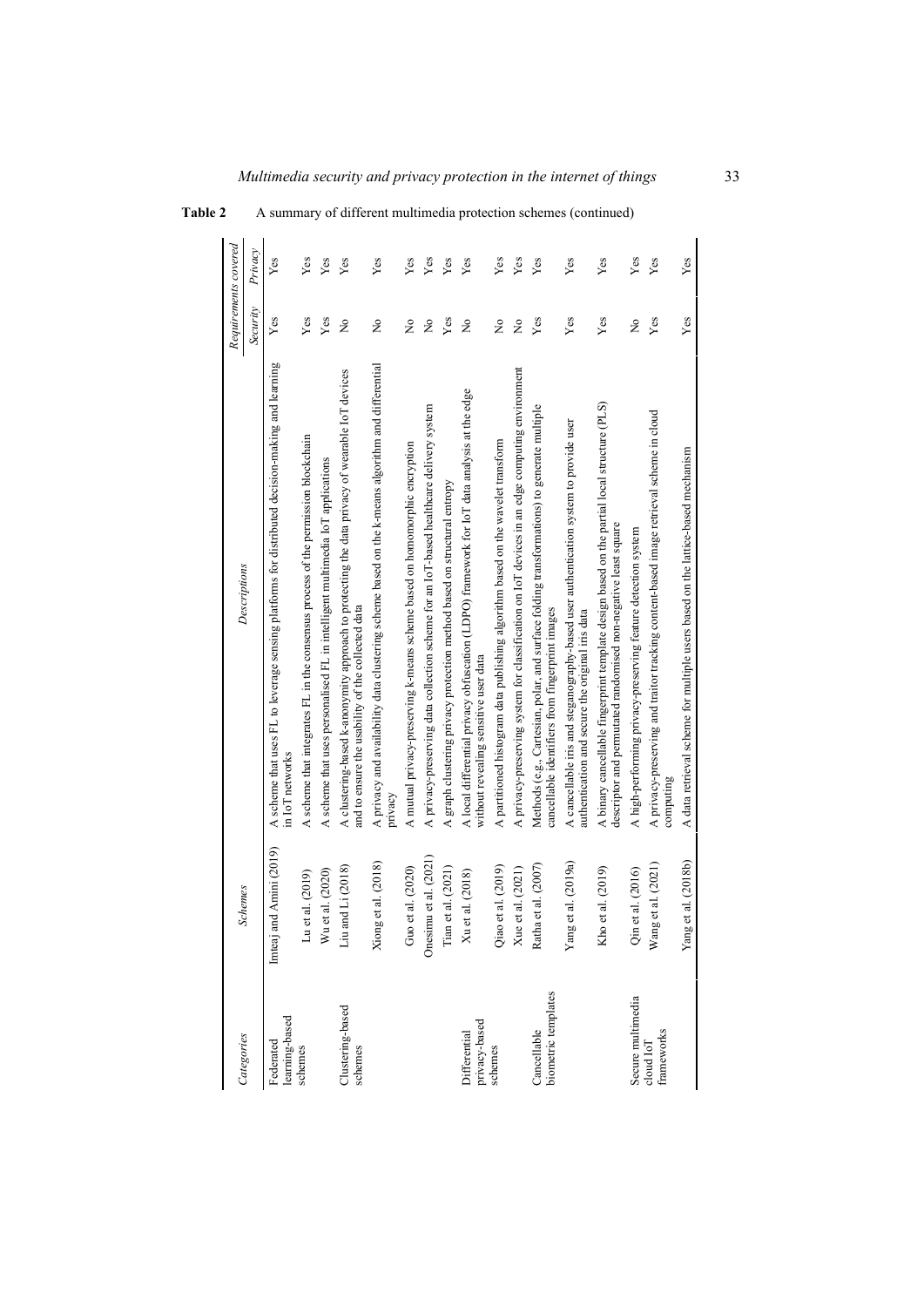#### *4.2 Data-hiding-based schemes*

Data-hiding-based schemes have a unique advantage in that an adversary is not even aware of the existence of a secret, which is a powerful tool for multimedia privacy protection. They are predominately applied in image and video-based applications, such as Nath et al. (2021), Nauman et al. (2020), Huang et al. (2018), Hurrah et al. (2019), and Wu et al. (2021). The main idea of these schemes is to hide a secret in the image/video cover media while maintaining the visual quality of the image/video.

Conventional data-hiding is based on the techniques of Watermarking, steganography and visual cryptography (VC). Watermarking is mainly utilised to recognise the origin of multimedia content, track illegal distribution and deter unauthorised access by inserting unique watermarks into multimedia content (Nauman et al., 2020). Watermarking has been around for many decades and is still the most widely deployed technology in commercial applications due to its maturity. However, most watermarking algorithms have been broken if the multimedia object containing the secret is under examination. Therefore, steganography and/or VC have been introduced. Hurrah et al. (2019) proposed a method for copyright protection, data security and content authentication of multimedia images. Copyright protection is achieved by embedding a robust watermark based on an efficient inter-block coefficient difference algorithm, while authentication of the media content is accomplished through inserting a fragile watermark in the spatial domain. To frustrate the adversary and to ensure that he or she cannot easily access the actual embedded data, the authors combined an encryption algorithm with the Arnold transform to encrypt the data before embedding it. To increase the security and reliability of multimedia data, Rani et al. (2016) integrated steganography and VC. In the proposed method, steganographic images are hidden in VC shares that are nonsensical and cannot be detected by steganalysis tools. VC and steganography play an important role in data security. The proposed method is tested with text and image files and the results demonstrate that there is no degradation in the quality of the recovered information and images compared to the original files. The drawback of such schemes is efficiency, since multiple cover images are needed.

Reversible data hiding is an emerging data-hiding technique that can seamlessly integrate the advantages of watermarking and cryptography according to Huang et al. (2018) and Wu et al. (2021). To convey secret information through an IoT network, Huang et al. (2018) used vector quantisation (VQ) transformation and least significant bits (LSB) to hide secret data embedded in a cover image. The authors designed a technique called two-level coding to remap the VQ-compressed image to the VQ-transformed image, and used the secret data to adapt the new image to be more similar to the original. Most recently, Wu et al. (2021) proposed a reversible data hiding scheme that can achieve contrast enhancement (CE) of magnetic resonance (MR) brain images, while possessing the capability of losslessly recovering the hidden raw medical image with the secret retrieval key embedded in the cover image. This is an interesting result as it can achieve other goals in addition to the conventional objective of data hiding.

### *4.3 Chaos-based encryption schemes*

The main benefit of chaos-based encryption is that chaotic signals are like noise to unauthorised users, ignoring the mechanism by which they are produced. Moreover, the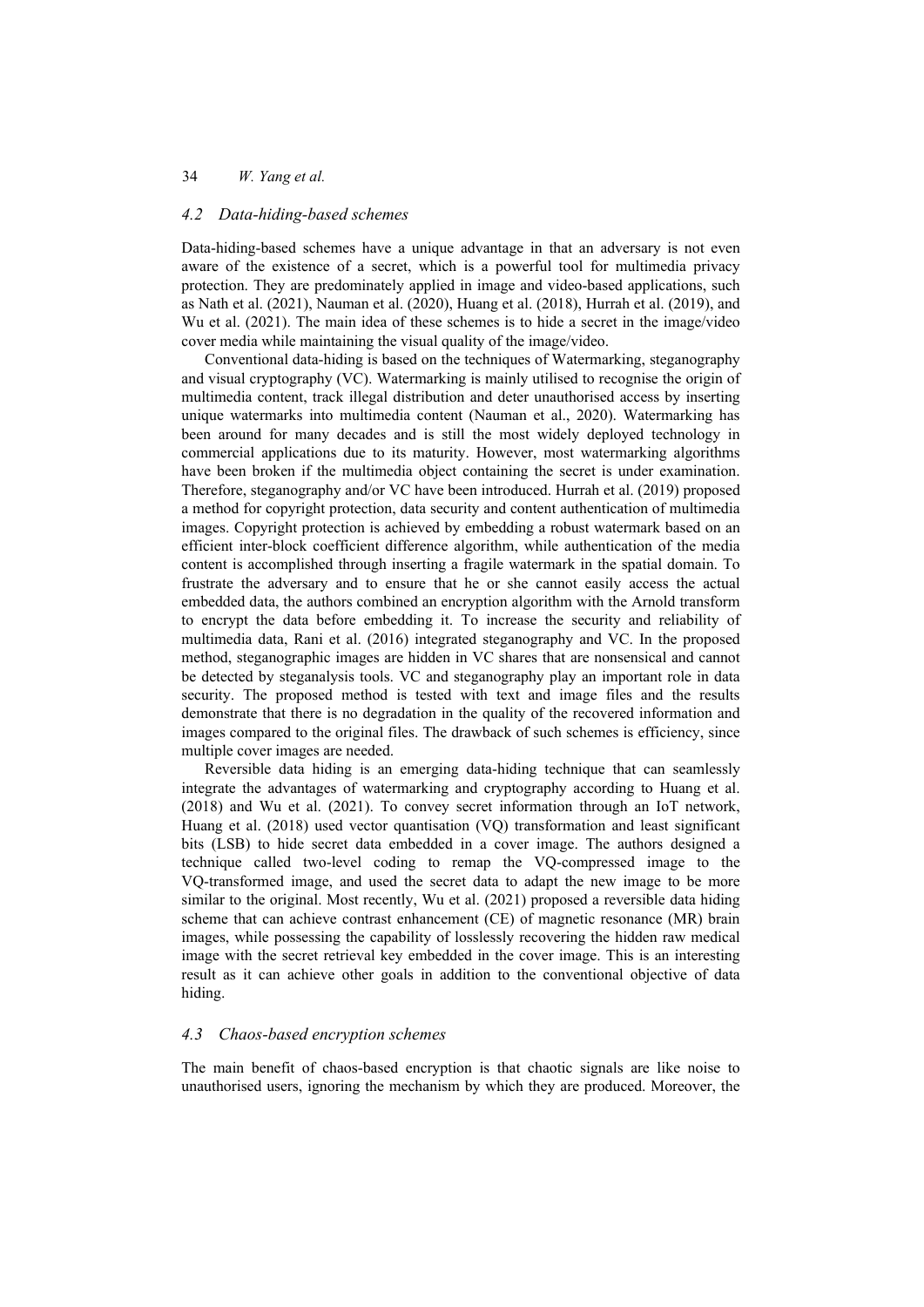cost of generating chaotic signals is usually low, making it suitable for encrypting large volumes of data (Su et al., 2012). So far, many chaos-based image, audio and/or video encryption methods have been devised.

To eliminate redundant data, Maggo and Chhillar (2013) designed a shuffling process implemented on different images. Together with the Henon chaotic system algorithm, the proposed design for lightweight devices requires low computation power and provides high security for multimedia data, especially images. To meet particular resource efficiency demands and to satisfy the inherent properties of redundancy and bulkiness of multimedia in real-time and resource-constrained contexts, Dhall et al. (2014) proposed a cryptosystem based on chaotic sequence generation for substitution and diffusion. Wang et al. (2017c) worked on a chaotic system without equilibrium and its multimedia security applications. In the proposed system, 128 kbit data are encrypted and hidden in the sound file. This work enriches the knowledge of practical applications with systems having no hidden attractors. Mekki et al. (2018) analysed the properties of chaotic systems for multimedia data encryption. The authors developed a secure surveillance scheme for the healthcare application through intelligent integration of the efficient chaotic map to extract data in the monitored scene with a visual sensor in the IoT. Nie et al. (2020) proposed window-based fountain codes to guarantee the multimedia data security of wireless transmission in edge computing. Thanks to the fountain codes, data security for wireless transmission is achieved only when the target receiver accumulates enough coded packets before eavesdroppers. In addition, the authors applied the constellation rotation technology and interfering noise in the wireless signal to disrupt the signal quality of the eavesdropper and augment the packet loss of the eavesdropper.

#### *4.4 Blockchain-based schemes*

Due to the growing trend of digital cryptocurrencies like Bitcoin, blockchain emerged as a modern decentralised infrastructure and paradigm for distributed computing. Its principal features consist of de-centralisation, time-series data, collective maintenance and security (Ren et al., 2021).

Vishwa and Hussain (2018) proposed decentralised data management using the blockchain technology to manage users' data and protect user data privacy. The proposed protocol allows users to have complete control over their multimedia files without having to trust a third-party. Li et al. (2021) analysed the privacy protection mechanism of blockchain and safeguarded data privacy to enhance the data query and analysis capability of blockchain. Specifically, the authors built a data security module for multimedia blockchains using distributed trusted communication networks and accelerated information search with Bloom filters. Abdur Rahman et al. (2019) demonstrated the efficacy of blockchain-based secure IoT services, in which IoT devices can be leased from service providers in a secure and privacy-preserving manner. The proposed method enables multiple parties to safely share multimedia data and conduct financial dealings by hiding the real identities of the participants. To protect IoT devices from threats initiated by different kinds of hackers, Rathee et al. (2020) secured healthcare multimedia data through the blockchain technology. The authors constructed a hash for each data stream such that any variation or change in the data or destruction of medicines can be reflected in the whole blockchain network.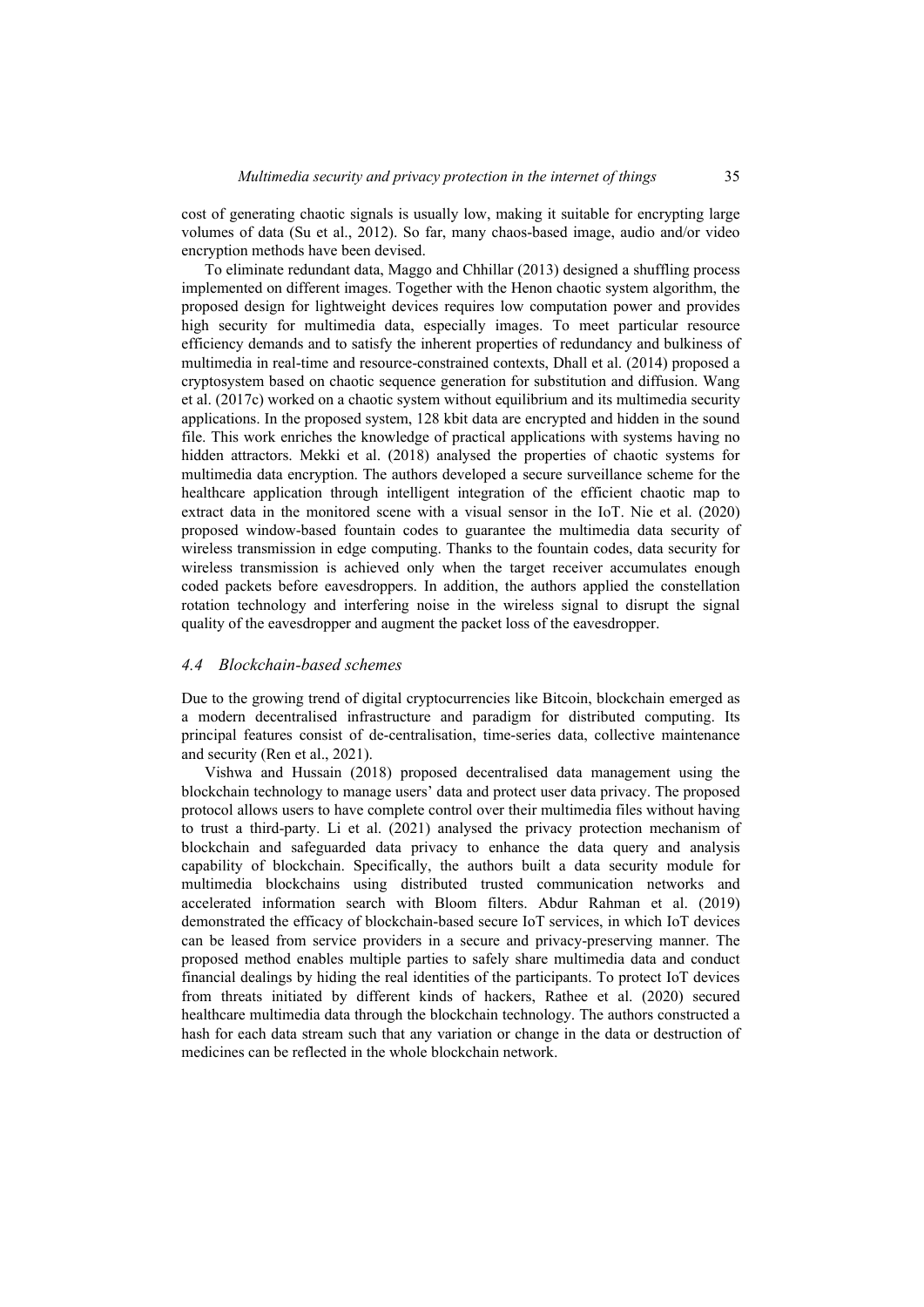#### *4.5 FL-based schemes*

FL is a promising solution to user privacy protection by training models on large repositories of decentralised multimedia data in the IoT (Pang et al., 2020).

Imteaj and Amini (2019) employed available sensors built into smartphones to properly collect and broadcast multimedia data for different decision-making purposes in the IoT. The objective of this distributed sensing approach is to utilise token recognition devices to activate distributed end-user devices so that data can be transmitted to the cloud when needed and stored on a cloud server to maintain the appropriate format. To address privacy concerns, the authors use FL to leverage sensing platforms for distributed decision-making and learning in IoT networks. Lu et al. (2019) formulated the issue of data sharing in IoT networks as a machine learning problem and incorporated privacy-preserving FL into it. By sharing the data model instead of revealing the actual data, the privacy of the data is well preserved. Moreover, the authors integrated FL in the consensus process of the permission blockchain so that the computational work for consensus can be applied to FL. To address the problem of heterogeneity in IoT environments, Wu et al. (2020) investigated emerging personalised FL that can mitigate the negative effects of heterogeneity in different aspects. The requirement for fast processing and low latency in intelligent multimedia IoT applications can also be met with the power of edge computing. The authors provided a case study of IoT-based human activity recognition to demonstrate the effectiveness of personalised FL in intelligent multimedia IoT applications (e.g., human activity recognition).

#### *4.6 Clustering-based schemes*

According to Yu (2016), data clustering-based schemes were developed from the initial *k*-anonymity method, then the *l*-diversity method and finally the *t*-closeness method. Liu and Li (2018) proposed a clustering-based *k*-anonymity approach to protect the data privacy of wearable IoT devices and to ensure the usability of the collected data. Through *k*-anonymity, data holders can disconnect identities from sensitive data before sharing them, in which case identity information cannot be accurately matched with sensitive data information. In the proposed scheme, the authors first analysed the potential vulnerabilities of existing privacy-preserving approaches to data sharing on wearable devices. Then, the authors proposed to adjust the division of records so that the identities within each equivalent set are indistinguishable, thus protecting privacy. Xiong et al. (2018) developed a privacy and availability data clustering method based on the *k*-means algorithm and DP, which reinforces the initial centroid selection and other point-to-centroid distance calculation methods. In addition, the proposed scheme tries to minimise the outlier effect by detecting outliers in the clustering process. The security analysis shows that the proposed scheme meets the objective of DP and protects against the leakage of private information.

Guo et al. (2020) presented a mutual privacy-preserving *k*-means scheme based on homomorphic encryption that does not reveal either the privacy of the participants or the private data of the cluster centre. The proposed scheme splits each iteration of the *k*-means algorithm into two phases.

- First phase: Find the closest cluster centre for each participant.
- Second phase: Calculate a new centre for each cluster.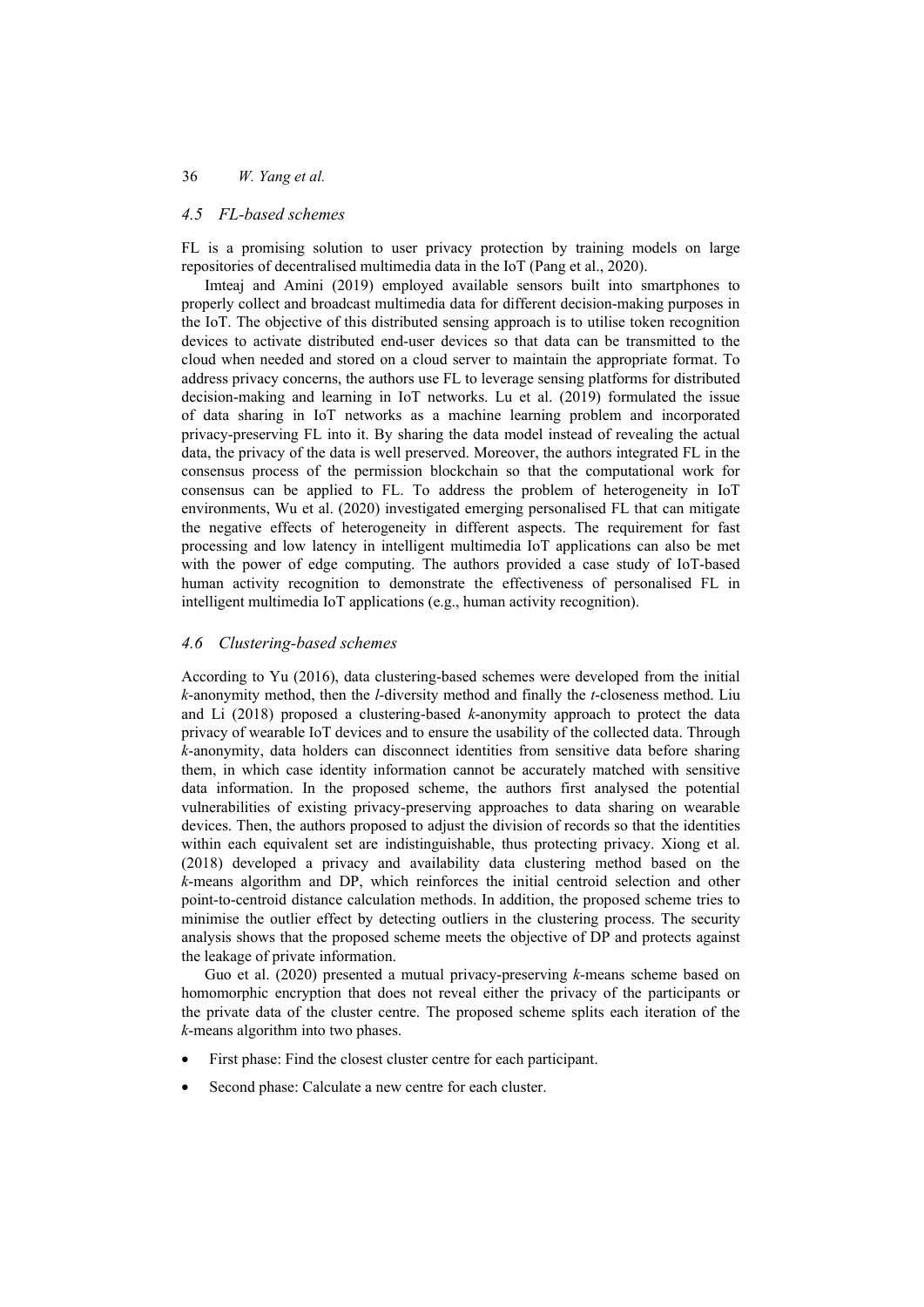In both phases, the cluster centres are kept secret from the participants, and the private information of each participant is not available to the analyst. In addition, the proposed scheme brings in a third-party cloud platform to decrease the communication complexity of homomorphic encryption.

Onesimu et al. (2021) put forward privacy-preserving data collection for an IoT-based healthcare delivery system. The authors used a clustering-based anonymisation model in the proposed scheme to fulfil privacy requirements and safeguard the healthcare IoT from a variety of privacy attacks. On the client-side, an improved clustering-based *k*-anonymity model is employed to anonymise the data produced from IoT nodes. The authors adopted a bottom-up clustering approach to obtain clusters of records based on privacy requirements. Tian et al. (2021) proposed a graph clustering privacy protection method using structural entropy, which integrates data mining with structural information theory. In particular, user privacy information in the social IoT is encrypted via a homomorphic algorithm to produce a graph structure in the ciphertext state. The authors applied a two-dimensional structural information solution algorithm and an entropy reduction principle node module partition algorithm to dividing the ciphertext graph structure into different modules. The internal nodes of the divided modules are further clustered using the *k*-dimensional structural information solution algorithm.

#### *4.7 DP-based schemes*

The idea at the core of DP is to add random noise to disturb the data before data release. This addition of random noise can be achieved by a variety of approaches. Xu et al. (2018) proposed a local differential privacy obfuscation (LDPO) framework for IoT data analysis at the edge without revealing sensitive user data. The authors first described the architecture and benefits of the LDPO framework. Then they discussed some technical challenges and presented a preliminary implementation of the LDPO framework. The authors also validated the performance of the proposed framework in terms of the level of privacy protection and data utility with real-world applications and datasets. Qiao et al. (2019) designed a partitioned histogram data publishing algorithm based on the wavelet transform. First, a greedy algorithm-based partitioning method is employed to get a better partition structure. Then, the wavelet transform is utilised to add noise. Finally, a reduced histogram structure is obtained to ensure the authenticity and usefulness of the histogram. The proposed scheme can decrease the complexity of wavelet trees constructed by the wavelet transform and enhance the accuracy of histogram counting queries.

Zia et al. (2020) performed a case study on DP. The authors analysed the impact of the amount of noise on the original data and the relationship between the added noise in the data and the utility of the data. Moreover, the impact of data leakage on privacy violations is discussed. Xue et al. (2021) presented a privacy-preserving system for classification on IoT devices in an edge computing environment. Direct perturbation to the input data in the training set has a dramatic effect on the classification precision, so the proposed system is tailored to perturb the feature extraction component to solve the privacy problem, when machine learning models are discharged from the cloud to the edge nodes. Experimental results on different datasets indicate that the proposed system strikes a good trade-off between privacy preservation and utility.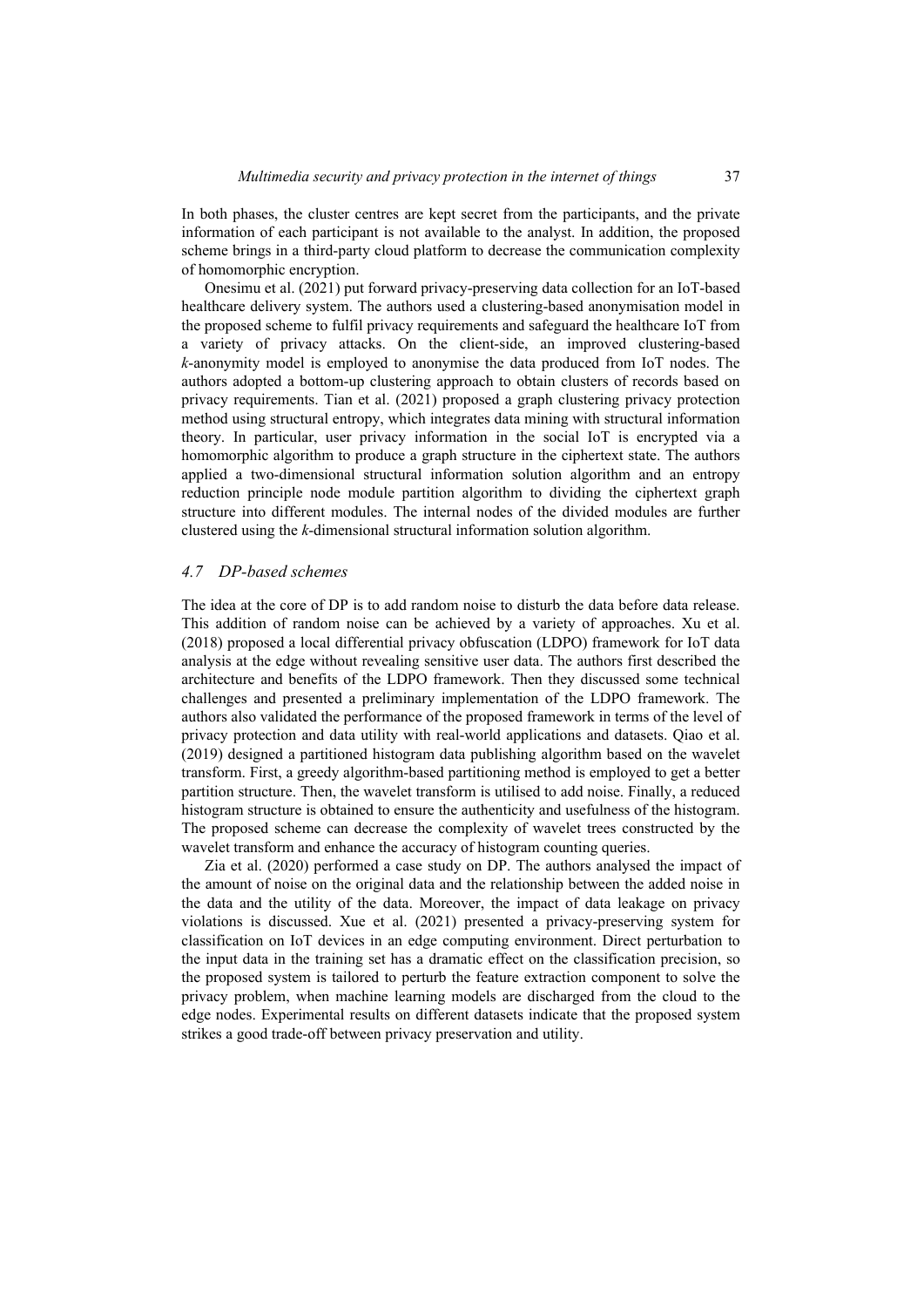#### 38 *W. Yang et al.*

### *4.8 Other schemes*

- *Cancellable biometric templates:* Biometric authentication has been extensively applied to IoT devices, such as mobile phones and laptops. Normally, for biometric authentication, users' biometric templates are required to be stored on IoT devices, which make them vulnerable to becoming compromised. As people have very limited biometrics (e.g., ten fingers), it is vitally important to protect biometrics templates. Unlike face biometrics where quality face templates can be captured remotely and involuntarily, or even from social media posts, quality fingerprint templates are harder to acquire involuntarily. Plus, with the popularity of fingerprint authentication mechanisms, fingerprint template protection has become a very active research area (Ratha et al., 2007; Yang et al., 2019b; Wang et al., 2017b; Li and Hu, 2014; Kho et al., 2019). Among fingerprint template protection schemes, the cancellable fingerprint is the most popular approach where a transformed fingerprint template instead of the raw template is used. When the stored transformed template is compromised, this technique can revoke it and issue a new transformed template, similar to the mechanism of password revocation.
- *Secure multimedia cloud IoT frameworks:* Cloud IoT is an emerging IoT platform that can manage millions of interconnected global IoT devices and their enormous amounts of generated multimedia data via the cloud. Secure and privacy-preserving retrieval or sharing of these data is a challenging issue. There exist two generic mechanisms for secure searches in the cloud: searchable public key encryption and searchable symmetric encryption (Han et al., 2016). Applications of these security mechanisms to the secure multimedia cloud IoT include searchable encryption of visual features (Datta et al., 2008; Qin et al., 2016; Wang et al., 2021), and lattice assumption-based fuzzy information retrieval (Yang et al., 2018b).

## **5 Open challenges of multimedia security and privacy protection in the IoT**

The emerging IoT-based multimedia applications pose new challenges to multimedia data protection. In this section, we highlight some open challenges of multimedia security and privacy protection in the IoT.

First, it is a non-trivial task to determine what level of security and privacy is appropriate for multimedia data in IoT-related applications. A suitable level of security results in more effective use and protection of multimedia data. The value of the multimedia data to be protected should be carefully weighed against the cost of the protection itself in the decision-making process. If the multimedia data to be protected (e.g., agricultural multimedia data) are not highly valuable or sensitive in the first place, then choosing a relatively low cost and simple encryption scheme is sufficient. On the other hand, if the multimedia data (e.g., biometric or healthcare multimedia data) are private and/or confidential, then a high level of protection must be chosen (Furht and Socek, 2003).

Second, heterogeneity of IoT devices, data types and systems brings challenges to multimedia security in the IoT. Heterogeneity of IoT devices: In the fast-growing IoT, heterogeneous objects, both physical and virtual, are linked to the internet and interact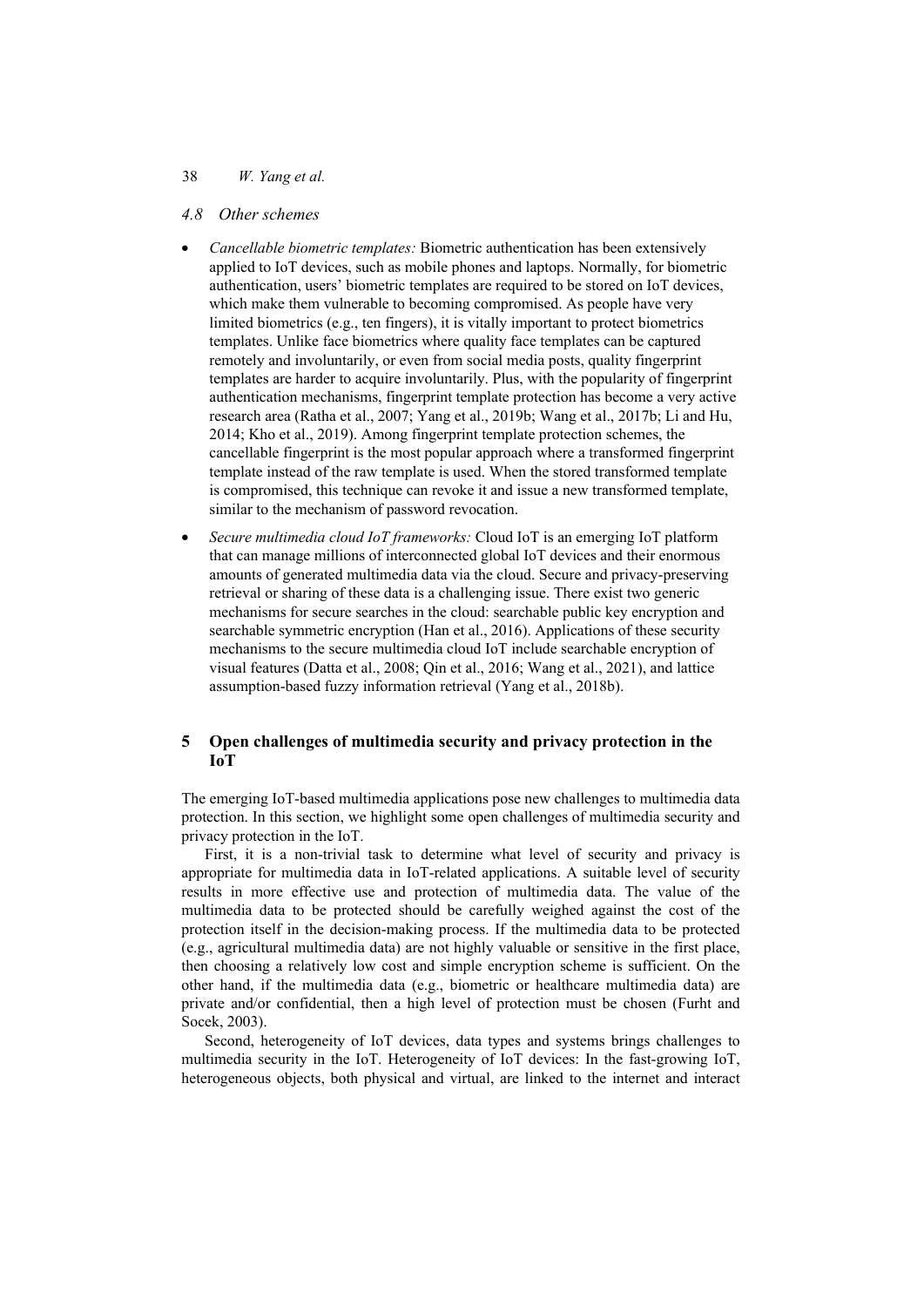with other entities through unique addressing schemes to provide/request various services (Hamoudy et al., 2017). Heterogeneity of data types: compared to typical data, multimedia data collected, generated and/or transmitted by IoT devices have disparate characteristics due to different types of data (e.g., images, audios and videos), unstructured features, noise and so on (Kumar et al., 2020). Heterogeneity of systems: IoT systems differ in computational capacity, memory storage and communication scope. Since IoT devices can be scattered or inactive, or only a small number of devices may be active to maintain communication with the server, this requires IoT systems to be able to tolerate heterogeneous devices, to be able to generate valid models with low device participation and to be fault-tolerant in the case of scattered or inactive devices in the network (Imteaj and Amini, 2019).

Third, feasibility and computational costs are critical issues for multimedia security and privacy protection in the IoT. While some encryption algorithms offer strong security, their computational costs become higher with an increase of data. Therefore, additional security and privacy requirements pose additional challenges to energy consumption and computing capacity of IoT systems. For IoT devices with limited resources (e.g., memory, processing power and energy) and inadequate cyber security safeguards, lightweight security and privacy solutions are required to handle such cases (Hamoudy et al., 2017).

Fourth, DP is a main privacy preservation technique for IoT multimedia data. The implementation of DP on IoT devices requires expensive computational overhead. It is challenging to develop reliable DP demanding minimal computational overhead in the IoT. Moreover, as the IoT continues to grow, a large amount of multimedia data is being generated on a real-time basis. Therefore, in the application of DP to big multimedia data in the IoT, it is non-trivial to handle high-dimensional multimedia data and conduct optimal calculation of DP composition in big multimedia data analytics (Husnoo et al., 2021).

Fifth, in addition to applying privacy-preserving methods, the lack of transparency and governance over the use of IoT multimedia data is a challenge to protecting user privacy while gaining the benefits of the IoT. It is hard for individuals to be notified that their personal data is being captured. IoT devices in public areas can automatically gather information and users may not be aware that their private information is being collected. Therefore, transparency and governance of IoT devices are needed to protect the privacy of users by securing the way IoT devices collect or use personal information (OVIC, 2021).

## **6 Conclusions and future research directions**

With the explosive increase in IoT devices and the advances of IoT multimedia technologies in today's world, security and privacy concerns of multimedia data should be treated seriously, particularly in data-sensitive IoT applications. To address these concerns, researchers have proposed a variety of schemes for multimedia data security and privacy protection in the IoT. We have reviewed the research developments in IoT-related multimedia security, especially emerging technologies (e.g., blockchain). We have also classified multimedia data into different types and security levels. Moreover, we have identified key challenges facing multimedia security and privacy protection in the IoT.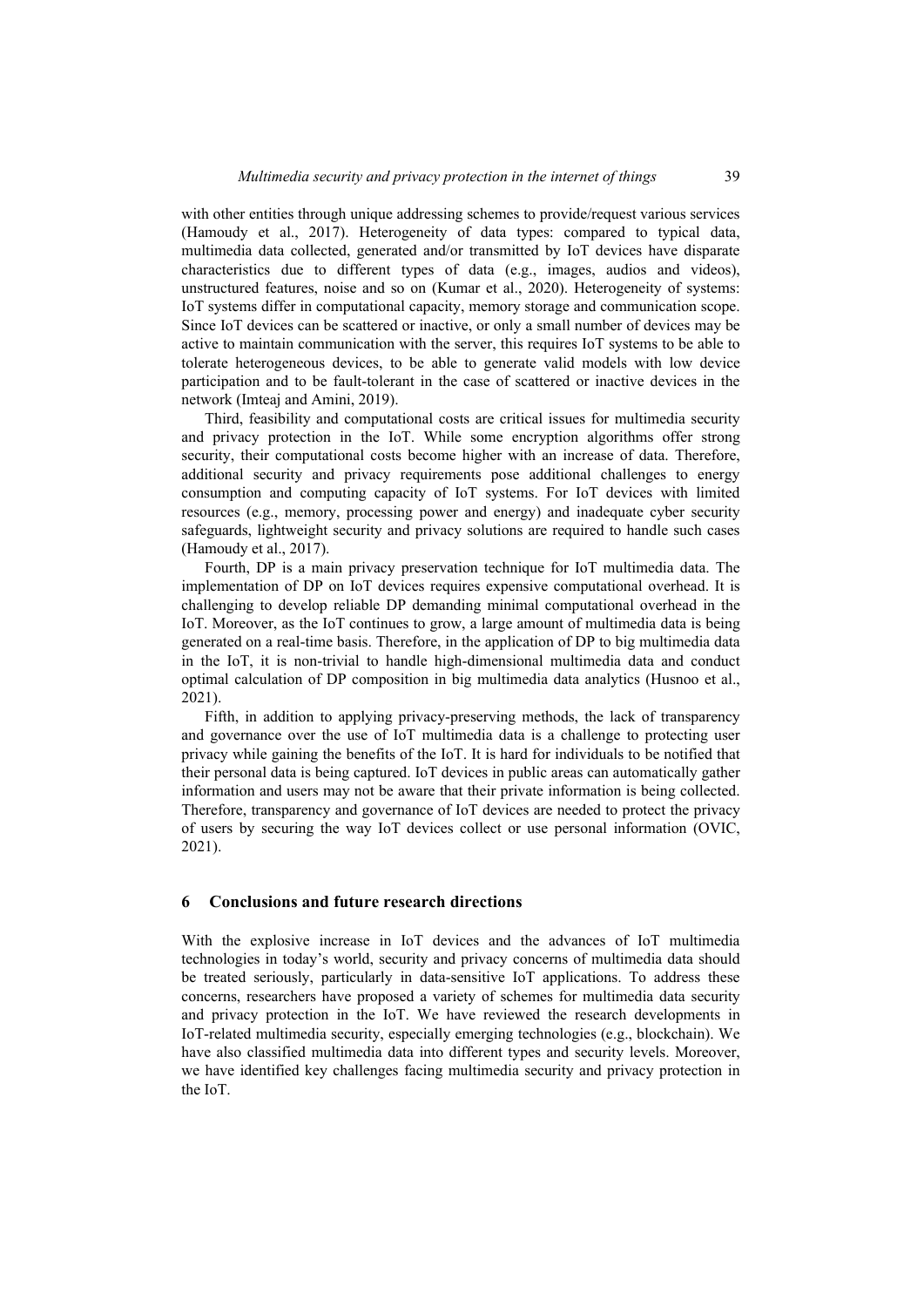Based on the detailed analysis and extensive discussion in this review paper, we recommend the following directions for future research:

- *Application of emerging technologies:* In this work, we go through a number of new technologies, such as blockchain and FL. These emerging technologies bring an increased protection to multimedia data. We suggest that researchers carefully consider the pros and cons of emerging technologies such as artificial intelligence (AI) and fog/edge computing, so that they can be better applied to multimedia data protection in IoT applications. Although AI can provide data security, implementing AI algorithms on resource-limited IoT devices is likely infeasible due to their exhaustive computations causing high energy consumption. Fog/edge computing is better and faster for IoT devices. However, the security aspect of this new technique has not been fully studied.
- *Development of lightweight solutions:* The security of multimedia transmissions over IoT networks has not been adequately examined. IoT devices are usually constrained in terms of computing power and energy consumption. Therefore, to realise secure communication in the IoT requires computationally efficient techniques. Lightweight multimedia data protection solutions can be diverse. For example, Shifa et al. (2016) proposed a lightweight video encryption method, in which video data are not completely encrypted. Different levels of encryption are used to secure multimedia data from attacks to preserve personal privacy and locations.
- *A standardised security framework to handle the heterogeneity of the IoT:* As no single data protection scheme can address all the security issues, a standardised security framework is worth considering, which should combine different encryption techniques, authentication procedures and defence methods to facilitate multimedia data protection in the heterogeneous IoT.
- *Adaptive protection schemes based on the security and privacy level of multimedia data:* Classifying data can improve their use and protection. As far as security and privacy are concerned, data classification is a useful strategy that helps to provide an appropriate and adaptive security and privacy response according to the type and security and privacy level of multimedia data. A very costly attack is frustrating for an adversary, so a simple encryption method may be enough for disseminating MPEG videos. For these applications, DRM or selective encryption is of more interest (Furht and Socek, 2003). The underlying idea of selective encryption is to just encrypt a part of the compressed bitstream. For instance, one could select only the most significant coefficients from the last or middle steps of the compression process and perform encryption on them. Less important coefficients are not encrypted or are lightly scrambled (Furht and Socek, 2003).
- *Trade-off between cost and security/privacy:* In the IoT, the security/privacy of multimedia data is critical but difficult to attain. While, on the one hand, the usual trade-off between high security/privacy and the availability of multimedia data for the IoT is more urgent than ever, on the other hand, security/privacy is considered a costly feature, as many IoT devices have limited resources (e.g., energy and computing power). Therefore, designers of IoT systems need not only means to evaluate possible security/privacy threats and explore solutions, but also methods to assess costs and strike a reasonable balance between cost and security/privacy (Bodei et al., 2019).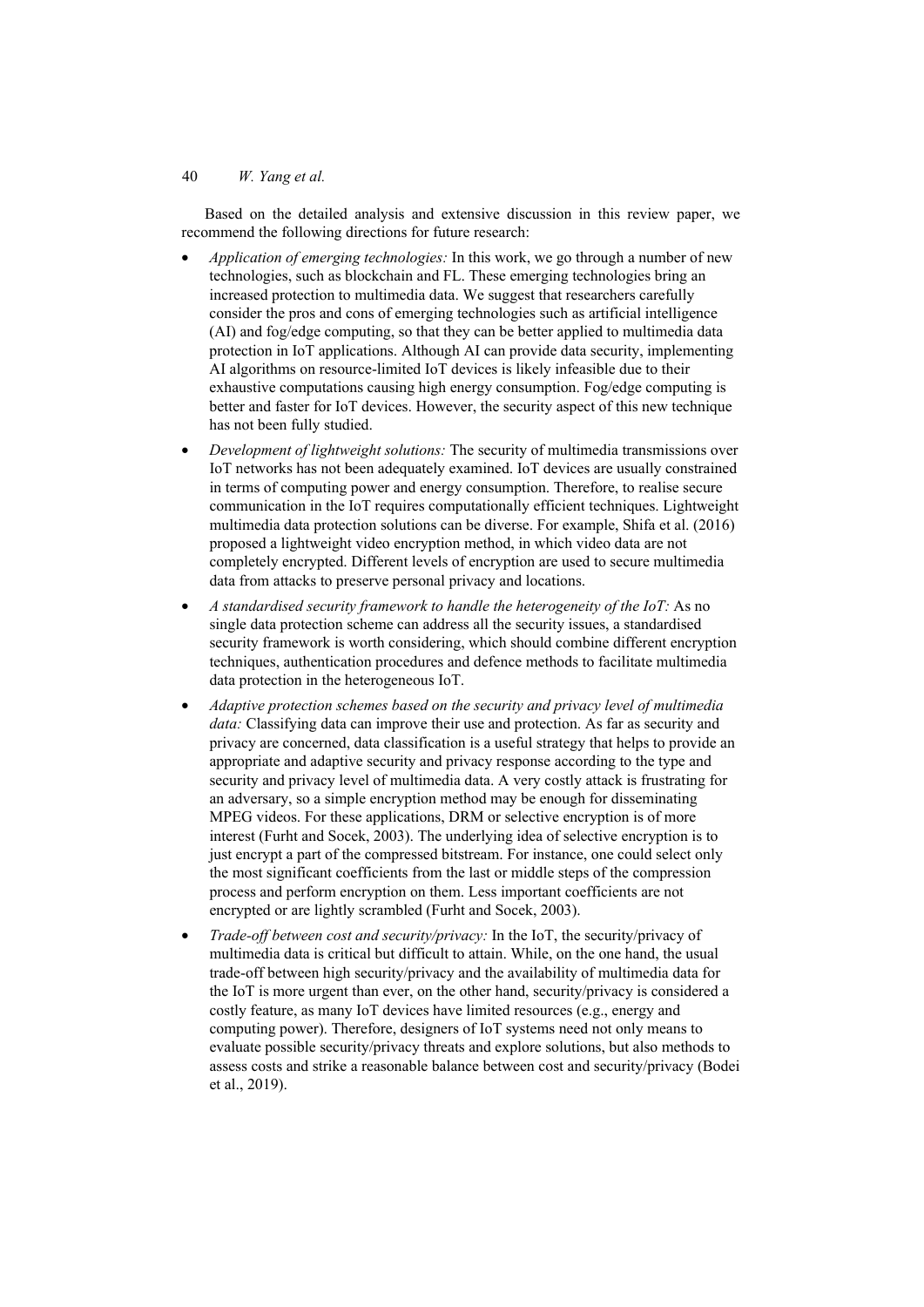### **Acknowledgements**

The work has been supported by the Cyber Security Research Centre Limited whose activities are partially funded by the Australian Government Cooperative Research Centres (CRC) Program. The third author acknowledges the support from ARC Discovery Grants (DP190103660 and DP200103207) and ARC Linkage Grant (LP180100663).

#### **References**

- Abdur Rahman, M., Loukas, G., Maruf Abdullah, S., Abdu, A., Sadiqur Rahman, S., Hassanain, E. and Arafa, Y. (2019) 'Blockchain and IoT-based secure multimedia retrieval system for a massive crowd: sharing economy perspective', *Proceedings of the 2019 on International Conference on Multimedia Retrieval*, pp.404–407.
- Alhirabi, N., Rana, O. and Perera, C. (2021) 'Security and privacy requirements for the internet of things: a survey', *ACM Transactions on Internet of Things*, Vol. 2, No. 1, pp.1–37.
- Aljawarneh, S., Yassein, M.B. and Talafha, W.a.A. (2017) 'A resource-efficient encryption algorithm for multimedia big data', *Multimedia Tools and Applications*, Vol. 76, No. 21, pp.22703–22724.
- Alvi, S.A., Afzal, B., Shah, G.A., Atzori, L. and Mahmood, W. (2015) 'Internet of multimedia things: vision and challenges', *Ad Hoc Networks*, Vol. 33, pp.87–111.
- Aqeel-ur-Rehman, S.U.R., Khan, I.U., Moiz, M. and Hasan, S. (2016) 'Security and privacy issues in IoT', *International Journal of Communication Networks and Information Security (IJCNIS)*, Vol. 8, No. 3, pp.147–157.
- Ashour, A.S. and Dey, N. (2017) 'Security of multimedia contents: a brief', *Intelligent Techniques in Signal Processing for Multimedia Security*, pp.3–14, Springer, Cham.
- BD, D., Al-Turjman, F. and Mostarda, L. (2019) 'A hash-based RFID authentication mechanism for context-aware management in IoT-based multimedia systems', *Sensors*, Vol. 19, No. 18, p.3821.
- BK, B. and Muralidhara, K. (2015) 'Secured smart healthcare monitoring system based on IoT', *International Journal on Recent and Innovation Trends in Computing and Communication*, Vol. 3, No. 7, pp.4958–4961.
- Bodei, C., Chessa, S. and Galletta, L. (2019) 'Measuring security in IoT communications', *Theoretical Computer Science*, Vol. 764, pp.100–124.
- Datta, R., Joshi, D., Li, J. and Wang, J.Z. (2008) 'Image retrieval: ideas, influences, and trends of the new age', *ACM Computing Surveys (Csur)*, Vol. 40, No. 2, pp.1–60.
- Dhall, S., Pal, S.K. and Sharma, K. (2014) 'Cryptographic primitives for multimedia security', *INROADS-An International Journal of Jaipur National University*, Vol. 3, No. 1, S. 2, pp.335–339.
- Feng, X., Ye, M., Swaminathan, V. and Wei, S. (2017) 'Towards the security of motion detection-based video surveillance on IoT devices', *Proceedings of the on Thematic Workshops of ACM Multimedia 2017*, pp.228–235.
- Furht, B. and Socek, D. (2003) *A Survey of Multimedia Security*, Technical Report.
- Guo, X., Lin, H., Wu, Y. and Peng, M. (2020) 'A new data clustering strategy for enhancing mutual privacy in healthcare IoT systems', *Future Generation Computer Systems*, Vol. 113, pp.407–417.
- Hamoudy, M.A., Qutqut, M.H. and Almasalha, F. (2017) 'Video security in Internet of things: an overview', *IJCSNS*, Vol. 17, No. 8, p.199.
- Han, F., Qin, J. and Hu, J. (2016) 'Secure searches in the cloud: a survey', *Future Generation Computer Systems*, Vol. 62, pp.66–75.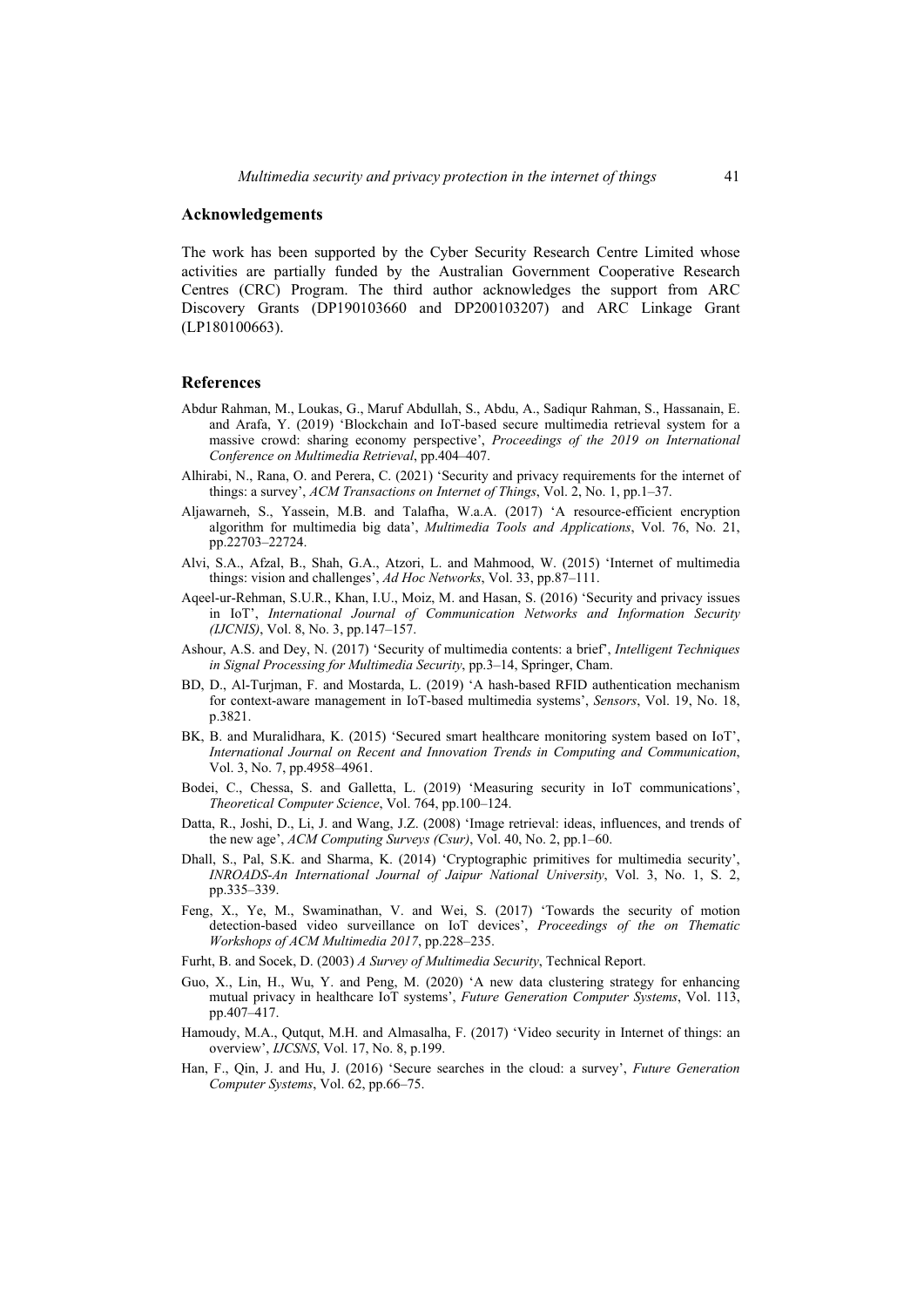- Hsu, T-H. and Tung, Y-M. (2020) 'A social-aware P2P video transmission strategy for multimedia IoT devices', *IEEE Access*, Vol. 8, pp.95574–95584.
- Huang, C-T., Tsai, M-Y., Lin, L-C., Wang, W-J. and Wang, S-J. (2018) 'VQ-based data hiding in IoT networks using two-level encoding with adaptive pixel replacements', *The Journal of Supercomputing*, Vol. 74, No. 9, pp.4295–4314.
- Hurrah, N.N., Parah, S.A., Loan, N.A., Sheikh, J.A., Elhoseny, M. and Muhammad, K. (2019) 'Dual watermarking framework for privacy protection and content authentication of multimedia', *Future Generation Computer Systems*, Vol. 94, pp.654–673.
- Husnoo, M.A., Anwar, A., Chakrabortty, R.K., Doss, R. and Ryan, M.J. (2021) 'Differential privacy for IoT-enabled critical infrastructure: a comprehensive survey', *IEEE Access*, Vol. 9, pp.153276–153304.
- Imteaj, A. and Amini, M.H. (2019) 'Distributed sensing using smart end-user devices: pathway to federated learning for autonomous IoT', *2019 International Conference on Computational Science and Computational Intelligence (CSCI)*, IEEE, pp.1156–1161.
- Jiang, B., Li, J., Yue, G. and Song, H. (2021) 'Differential privacy for industrial internet of things: opportunities, applications and challenges', *IEEE Internet of Things Journal*, Vol. 8, No. 13, pp.10430–10451.
- Karie, N.M., Sahri, N.M. and Haskell-Dowland, P. (2020) 'IoT threat detection advances, challenges and future directions', *2020 Workshop on Emerging Technologies for Security in IoT (ETSecIoT)*, IEEE, pp.22–29.
- Karie, N.M., Sahri, N.M., Yang, W., Valli, C. and Kebande, V.R. (2021) 'A review of security standards and frameworks for IoT-based smart environments', *IEEE Access*, Vol. 9, pp.121975–121995.
- Khattab, A., Abdelgawad, A. and Yelmarthi, K. (2016) 'Design and implementation of a cloud-based IoT scheme for precision agriculture', *2016 28th International Conference on Microelectronics (ICM)*, IEEE, pp.201–204.
- Kho, J.B., Kim, J., Kim, I-J. and Teoh, A.B. (2019) 'Cancelable fingerprint template design with randomized non-negative least squares', *Pattern Recognition*, Vol. 91, pp.245–260.
- Kumar, D., Kumar, P. and Ashok, A. (2020) 'Introduction to multimedia big data computing for IoT', *Multimedia Big Data Computing for IoT Applications*, pp.3–36, Springer, Singapore.
- Li, C. and Hu, J. (2014) 'Attacks via record multiplicity on cancelable biometrics templates', *Concurrency and Computation: Practice and Experience*, Vol. 26, No. 8, pp.1593–1605.
- Li, D., Liu, W., Deng, L. and Qin, B. (2021) 'Design of multimedia blockchain privacy protection system based on distributed trusted communication', *Transactions on Emerging Telecommunications Technologies*, Vol. 32, No. 2, p.e3938.
- Li, Y., Jeong, Y-S., Shin, B-S. and Park, J.H. (2017) 'Crowdsensing multimedia data: security and privacy issues', *IEEE MultiMedia*, Vol. 24, No. 4, pp.58–66.
- Liu, F. and Li, T. (2018) 'A clustering-anonymity privacy-preserving method for wearable IoT devices', *Security and Communication Networks*, Vol. 2018, pp.1–8.
- Liu, W., Zhang, M., Luo, Z. and Cai, Y. (2017) 'An ensemble deep learning method for vehicle type classification on visual traffic surveillance sensors', *IEEE Access*, Vol. 5, pp.24417–24425.
- Lu, Y., Huang, X., Dai, Y., Maharjan, S. and Zhang, Y. (2019) 'Blockchain and federated learning for privacy-preserved data sharing in industrial IoT', *IEEE Transactions on Industrial Informatics*, Vol. 16, No. 6, pp.4177–4186.
- Lu, Y., Wu, S., Fang, Z., Xiong, N., Yoon, S. and Park, D.S. (2017) 'Exploring finger vein based personal authentication for secure IoT', *Future Generation Computer Systems*, Vol. 77, pp.149–160.
- Ma, S., Zhang, T., Wu, A. and Zhao, X. (2019) 'Lightweight and privacy-preserving data aggregation for mobile multimedia security', *IEEE Access*, Vol. 7, pp.114131–114140.
- Maggo, P. and Chhillar, R.S. (2013) 'Lightweight image encryption scheme for multimedia security', *International Journal of Computer Applications*, Vol. 71, No. 13, pp.43–48.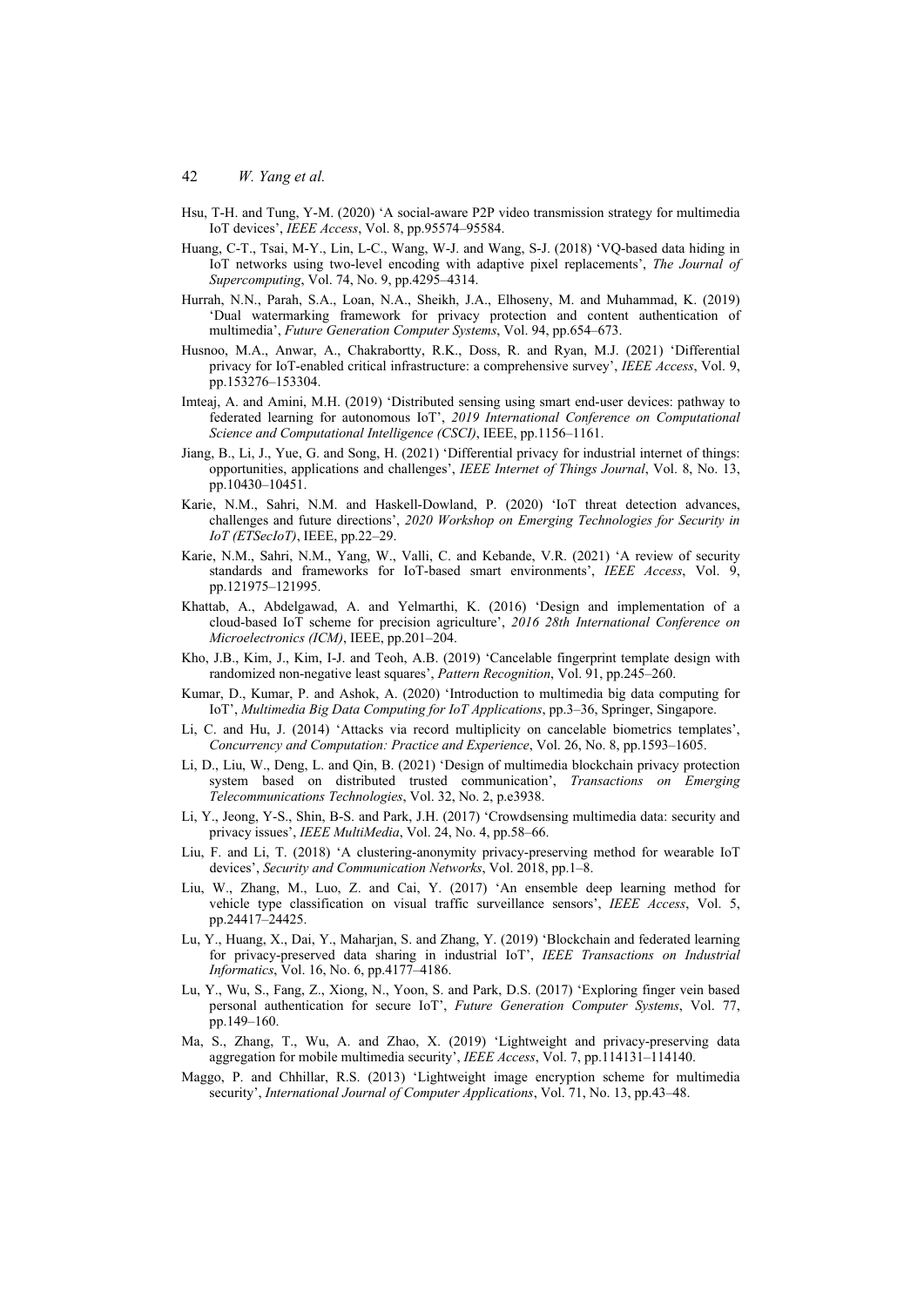- Mekki, N., Hamdi, M., Aguili, T. and Kim, T-h. (2018) 'A real-time chaotic encryption for multimedia data and application to secure surveillance framework for IoT system', *2018 International Conference on Advanced Communication Technologies and Networking (CommNet)*, IEEE, pp.1–10.
- Mishra, D., Vijayakumar, P., Sureshkumar, V., Amin, R., Islam, S.H. and Gope, P. (2018) 'Efficient authentication protocol for secure multimedia communications in IoT-enabled wireless sensor networks', *Multimedia Tools and Applications*, Vol. 77, No. 14, pp.18295–18325.
- Mohanraj, I., Ashokumar, K. and Naren, J. (2016) 'Field monitoring and automation using IoT in agriculture domain', *Procedia Computer Science*, Vol. 93, pp.931–939.
- Moravčík, M., Segeč, P., Hrabovský, J., Papán, J. and Uramová, J. (2016) 'Survey of real-time multimedia security mechanisms', *2016 International Conference on Emerging eLearning Technologies and Applications (ICETA)*, IEEE, pp.233–238.
- Muhammad, G., Rahman, S.M.M., Alelaiwi, A. and Alamri, A. (2017) 'Smart health solution integrating IoT and cloud: a case study of voice pathology monitoring', *IEEE Communications Magazine*, Vol. 55, No. 1, pp.69–73.
- Nahrstedt, K., Dittmann, J. and Wohlmacher, P. (2000) 'Approaches to multimedia and security', *2000 IEEE International Conference on Multimedia and Expo. ICME2000. Proceedings. Latest Advances in the Fast Changing World of Multimedia*, (Cat. No. 00TH8532), IEEE, pp.1275–1278.
- Nath, M.P., Priyadarshini, S.B.B., Ray, M. and Das, D.S. (2021) 'An overview of multimedia technologies in current era of internet of things (IoT)', *Multimedia Technologies in the Internet of Things Environment*, Vol. 2, pp.1–23.
- Nauman, A., Qadri, Y.A., Amjad, M., Zikria, Y.B., Afzal, M.K. and Kim, S.W. (2020) 'Multimedia internet of things: a comprehensive survey', *IEEE Access*, Vol. 8, pp.8202–8250.
- Nie, H., Jiang, X., Tang, W., Zhang, S. and Dou, W. (2020) 'Data security over wireless transmission for enterprise multimedia security with fountain codes', *Multimedia Tools and Applications*, Vol. 79, No. 15, pp.10781–10803.
- Noura, H., Chehab, A., Sleem, L., Noura, M., Couturier, R. and Mansour, M.M. (2018) 'One round cipher algorithm for multimedia IoT devices', *Multimedia Tools and Applications*, Vol. 77, No. 14, pp.18383–18413.
- Obaidat, M.S., Rana, S.P., Maitra, T., Giri, D. and Dutta, S. (2019) 'Biometric security and internet of things (IoT)', *Biometric-Based Physical and Cybersecurity Systems*, pp.477–509, Springer, Cham.
- Omrani, T., Rhouma, R. and Becheikh, R. (2019) 'LICID: a lightweight image cryptosystem for IoT devices', *Cryptologia*, Vol. 43, No. 4, pp.313–343.
- Onesimu, J.A., Karthikeyan, J. and Sei, Y. (2021) 'An efficient clustering-based anonymization scheme for privacy-preserving data collection in IoT based healthcare services', *Peer-to-Peer Networking and Applications*, Vol. 14, No. 3, pp.1629–1649.
- Oracevic, A., Dilek, S. and Ozdemir, S. (2017) 'Security in internet of things: a survey', *2017 International Symposium on Networks, Computers and Communications (ISNCC)*, IEEE, pp.1–6.
- OVIC (2021) *Internet of Things and Privacy Issues and Challenges* [online] https://ovic.vic.gov.au/privacy/internet-of-things-and-privacy-issues-and-challenges/ (accessed 30 November 2021).
- Pandey, C., Sharma, S. and Matta, P. (2021) 'Privacy techniques for body sensor network in healthcare internet of things (HIoT) – a critical survey', *2021 5th International Conference on Computing Methodologies and Communication (ICCMC)*, IEEE, pp.385–389.
- Pang, J., Huang, Y., Xie, Z., Han, Q. and Cai, Z. (2020) 'Realizing the heterogeneity: a self-organized federated learning framework for IoT', *IEEE Internet of Things Journal*, Vol. 8, No. 5, pp.3088-3098.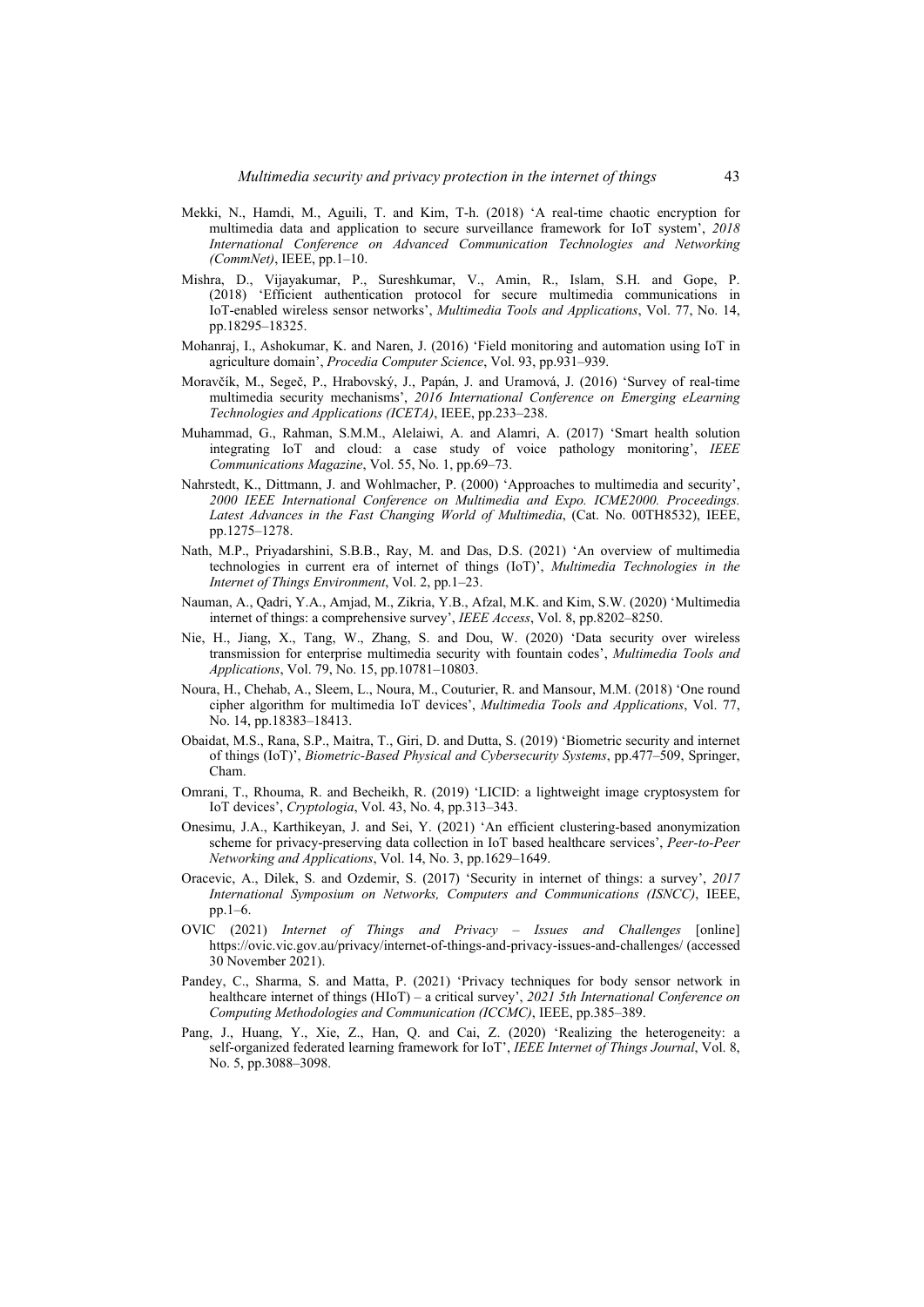- Punia, A., Gupta, D. and Jaiswal, S. (2017) 'A perspective on available security techniques in IoT', *2017 2nd IEEE International Conference on Recent Trends in Electronics, Information & Communication Technology (RTEICT)*, IEEE, pp.1553–1559.
- Qiao, Y., Liu, Z., Lv, H., Li, M., Huang, Z., Li, Z. and Liu, W. (2019) 'An effective data privacy protection algorithm based on differential privacy in edge computing', *IEEE Access*, Vol. 7, pp.136203–136213.
- Qin, Z., Yan, J., Ren, K., Chen, C.W. and Wang, C. (2016) 'SecSIFT: secure image SIFT feature extraction in cloud computing', *ACM Transactions on Multimedia Computing, Communications, and Applications (TOMM)*, Vol. 12, No. 4s, pp.1–24.
- Qu, Y., Yu, S., Gao, L., Zhou, W. and Peng, S. (2018a) 'A hybrid privacy protection scheme in cyber-physical social networks', *IEEE Transactions on Computational Social Systems*, Vol. 5, No. 3, pp.773–784.
- Qu, Y., Yu, S., Zhou, W., Peng, S., Wang, G. and Xiao, K. (2018b) 'Privacy of things: emerging challenges and opportunities in wireless internet of things', *IEEE Wireless Communications*, Vol. 25, No. 6, pp.91–97.
- Rani, M.M.S., Mary, G.G. and Euphrasia, K.R. (2016) 'Multilevel multimedia security by integrating visual cryptography and steganography techniques', *Computational Intelligence, Cyber Security and Computational Models*, pp.403–412, Springer, Singapore.
- Ratha, N.K., Chikkerur, S., Connell, J.H. and Bolle, R.M. (2007) 'Generating cancelable fingerprint templates', *IEEE Transactions on Pattern Analysis and Machine Intelligence*, Vol. 29, No. 4, pp.561–572.
- Rathee, G., Sharma, A., Saini, H., Kumar, R. and Iqbal, R. (2020) 'A hybrid framework for multimedia data processing in IoT-healthcare using blockchain technology', *Multimedia Tools and Applications*, Vol. 79, No. 15, pp.9711–9733.
- Ren, Y., Zhu, F., Zhu, K., Sharma, P.K. and Wang, J. (2021) 'Blockchain-based trust establishment mechanism in the internet of multimedia things', *Multimedia Tools and Applications*, Vol. 80, No. 20, pp.30653–30676.
- Ribaric, S., Ariyaeeinia, A. and Pavesic, N. (2016) 'De-identification for privacy protection in multimedia content: a survey', *Signal Processing: Image Communication*, Vol. 47, pp.131–151.
- Shifa, A., Asghar, M.N. and Fleury, M. (2016) 'Multimedia security perspectives in IoT', *2016 Sixth International Conference on Innovative Computing Technology (INTECH)*, IEEE, pp.550–555.
- Su, Z., Zhang, G. and Jiang, J. (2012) 'Multimedia security: a survey of chaos-based encryption technology', Karydis, I. (Ed.): *Mutimedia: A Multidisiplinary Approach to Complex Issues*, InTech, pp.99–124.
- Thilagavathi, B. and Suthendran, K. (2018) 'Boosting based implementation of biometric authentication in IoT', *Journal of Cyber Security and Mobility*, pp.131–144–131–144.
- Tian, Y., Zhang, Z., Xiong, J., Chen, L., Ma, J. and Peng, C. (2021) 'Achieving graph clustering privacy preservation based on structure entropy in social IoT', *IEEE Internet of Things Journal*, Vol. 8, pp.1–17.
- Tzelepi, S., Pangalos, G. and Nikolacopoulou, G. (2002) 'Security of medical multimedia', *Medical Informatics and the Internet in Medicine*, Vol. 27, No. 3, pp.169–184.
- Verma, S., Bhatia, A., Chug, A. and Singh, A.P. (2020) 'Recent advancements in multimedia big data computing for IoT applications in precision agriculture: opportunities, issues, and challenges', *Multimedia Big Data Computing for IoT Applications*, pp.391–416, Springer, Singapore.
- Vishwa, A. and Hussain, F.K. (2018) 'A blockchain based approach for multimedia privacy protection and provenance', *2018 IEEE Symposium Series on Computational Intelligence (SSCI)*, IEEE, pp.1941–1945.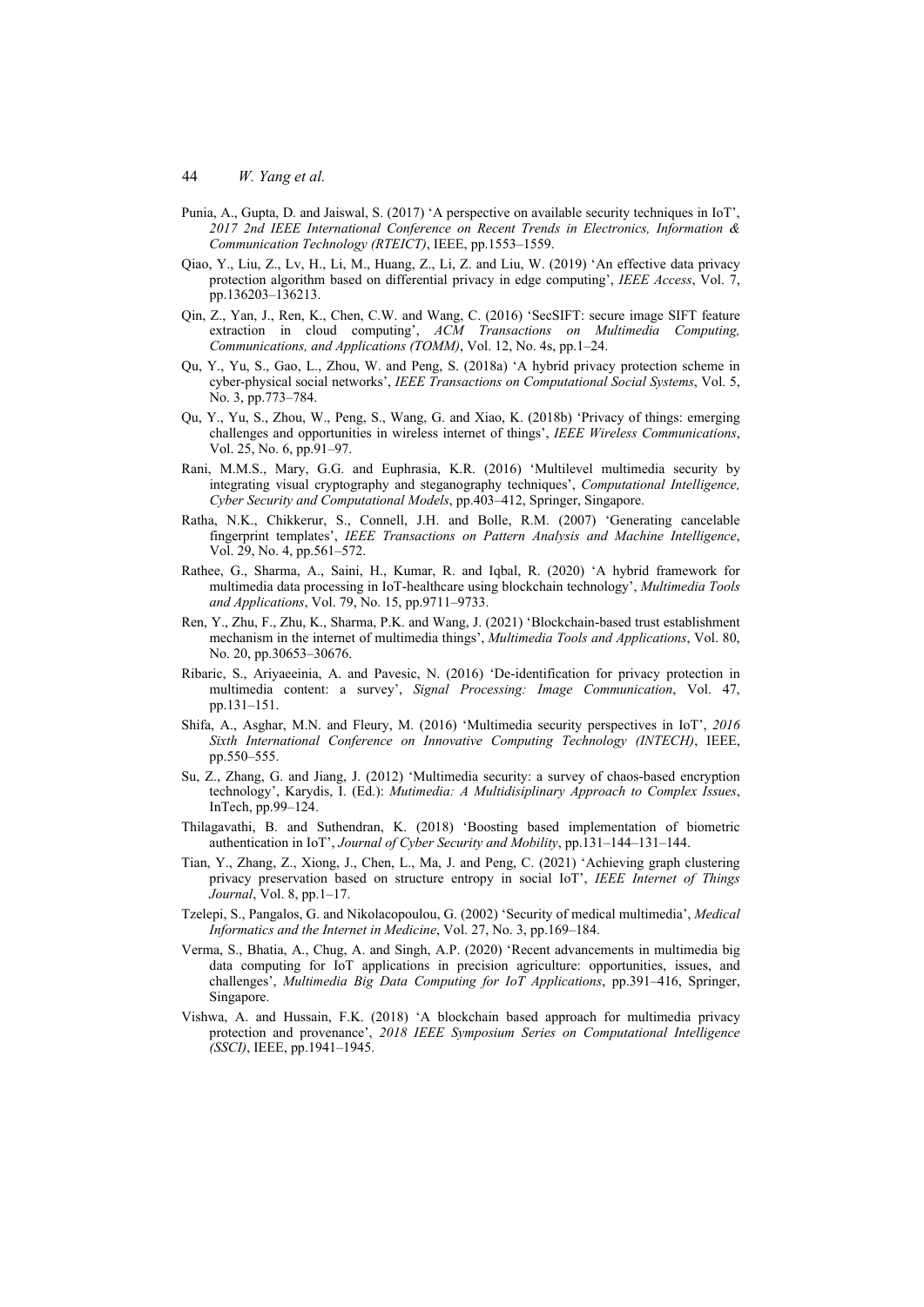- Voloshynovskyy, S., Koval, O., Deguillaume, F. and Pun, T. (2005) 'Multimedia security: open problems and solutions', in *Proceedings of NATO-Advanced Study Institute: Security through Science Program 2005*.
- Wang, Q., Zhao, Y., Wang, W., Minoli, D., Sohraby, K., Zhu, H. and Occhiogrosso, B. (2017a) 'Multimedia IoT systems and applications', *2017 Global Internet of Things Summit (GIoTS)*, IEEE, pp.1–6.
- Wang, S., Yang, W. and Hu, J. (2017b) 'Design of alignment-free cancelable fingerprint templates with zoned minutia pairs', *Pattern Recognition*, Vol. 66, pp.295–301.
- Wang, X., Akgul, A., Kacar, S. and Pham, V-T. (2017c) 'Multimedia security application of a ten-term chaotic system without equilibrium', *Complexity*, pp.1–10.
- Wang, Z., Qin, J., Xiang, X. and Tan, Y. (2021) 'A privacy-preserving and traitor tracking content-based image retrieval scheme in cloud computing', *Multimedia Systems*, Vol. 27, pp.1–13.
- Wu, H-T., Zheng, K., Huang, Q. and Hu, J. (2021) 'Contrast enhancement of multiple tissues in MR brain images with reversibility', *IEEE Signal Processing Letters*, Vol. 28, pp.160–164.
- Wu, Q., He, K. and Chen, X. (2020) 'Personalized federated learning for intelligent IoT applications: a cloud-edge based framework', *IEEE Open Journal of the Computer Society*, Vol. 1, pp.35–44.
- Xia, Y., Chen, W., Liu, X., Zhang, L., Li, X. and Xiang, Y. (2017) 'Adaptive multimedia data forwarding for privacy preservation in vehicular ad-hoc networks', *IEEE Transactions on Intelligent Transportation Systems*, Vol. 18, No. 10, pp.2629–2641.
- Xiong, J., Ren, J., Chen, L., Yao, Z., Lin, M., Wu, D. and Niu, B. (2018) 'Enhancing privacy and availability for data clustering in intelligent electrical service of IoT', *IEEE Internet of Things Journal*, Vol. 6, No. 2, pp.1530–1540.
- Xu, C., Ren, J., Zhang, D. and Zhang, Y. (2018) 'Distilling at the edge: a local differential privacy obfuscation framework for IoT data analytics', *IEEE Communications Magazine*, Vol. 56, No. 8, pp.20–25.
- Xu, J., Glicksberg, B.S., Su, C., Walker, P., Bian, J. and Wang, F. (2021) 'Federated learning for healthcare informatics', *Journal of Healthcare Informatics Research*, Vol. 5, No. 1, pp.1–19.
- Xue, W., Shen, Y., Luo, C., Xu, W., Hu, W. and Seneviratne, A. (2021) 'A differential privacy-based classification system for edge computing in IoT', *Computer Communications*, Vol. 182, pp.117–128.
- Yang, W., Wang, S., Zheng, G., Chaudhry, J. and Valli, C. (2018a) 'ECB4CI: an enhanced cancelable biometric system for securing critical infrastructures', *The Journal of Supercomputing*, Vol. 74, No. 10, pp.4893–4909.
- Yang, Y., Zheng, X., Chang, V., Ye, S. and Tang, C. (2018b) 'Lattice assumption based fuzzy information retrieval scheme support multi-user for secure multimedia cloud', *Multimedia Tools and Applications*, Vol. 77, No. 8, pp.9927–9941.
- Yang, W., Wang, S., Hu, J., Ibrahim, A., Zheng, G., Macedo, M., Johnstone, M. and Valli, C. (2019a) 'A cancelable iris- and steganography-based user authentication system for the internet of things', *Sensors*, Vol. 19, No. 13, p.2985.
- Yang, W., Wang, S., Zheng, G., Yang, J. and Valli, C. (2019b) 'A privacy-preserving lightweight biometric system for internet-of-things security', *IEEE Communications Magazine*, Vol. 57, No. 3, pp.84–89.
- Yongliang, L., Gao, W. and Liu, S. (2004) 'Multimedia security in the distributed environment', *APCC/MDMC'04. The 2004 Joint Conference of the 10th Asia-Pacific Conference on Communications and the 5th International Symposium on Multi-Dimensional Mobile Communications Proceeding*, IEEE, pp.639–642.
- Yu, H., Wang, J. and Sun, X. (2019) 'Surveillance video online prediction using multilayer ELM with object principal trajectory', *Signal, Image and Video Processing*, Vol. 13, No. 6, pp.1243–1251.